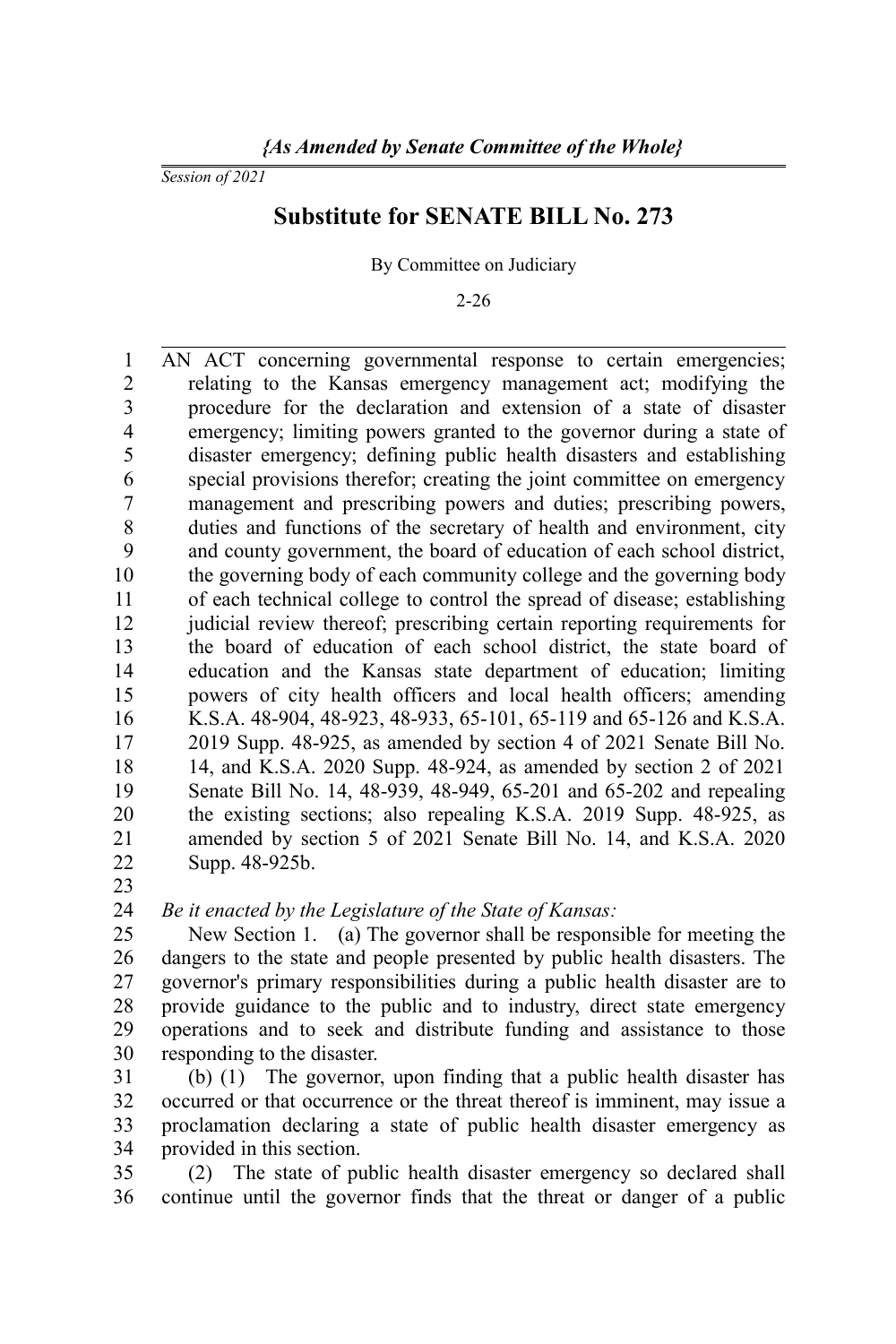health disaster has passed or the public health disaster has been dealt with to the extent that emergency conditions no longer exist. Upon making such findings, the governor shall terminate the state of public health disaster emergency by proclamation. Except as provided in paragraph (3), no state of public health disaster emergency may continue for longer than 15 days unless ratified by concurrent resolution of the legislature. 1 2 3 4 5 6

(3) When the legislature is not in session or is adjourned during session for three or more days, and upon specific application by the governor to the joint committee on emergency management established by section 2, and amendments thereto, and an affirmative vote of a majority of the joint committee, a state of public health disaster emergency may be extended for specified periods not to exceed 30 days each. 7 8 9 10 11 12

(4) At any time, the legislature, by concurrent resolution, may require the governor to terminate a state of public health disaster emergency. Upon such action by the legislature, the governor shall issue a proclamation terminating the state of public health disaster emergency. 13 14 15 16

(5) (A) The governor shall not issue a proclamation declaring a state of public health disaster emergency for the same or similar public health disaster if: 17 18 19

(i) The legislature did not ratify and continue the original state of public health disaster emergency declaration; 20 21

(ii) the joint committee on emergency management did not continue or extend the original state of public health disaster emergency declaration; or 22 23 24

(iii) the legislature by concurrent resolution required the governor to terminate the original state of public health disaster emergency declaration. 25 26

(B) For the purposes of this subsection, a public health disaster is the same or similar if such disaster is based on the same or similar infectious or contagious disease or outbreak named in the original state of public health disaster emergency declaration. A public health disaster is not the same or similar if such disaster is based on a: 27 28 29 30 31

(i) New or more virulent strain of the disease named in the original state of public health disaster emergency declaration; 32 33

(ii) subsequent outbreak of the disease named in the original state of public health disaster emergency declaration; or 34 35

(iii) new mode or means of transmission of such disease not identified in the original state of public health disaster emergency declaration. 36 37 38

(6) Any proclamation declaring or terminating a state of public health disaster emergency issued under this section shall indicate the nature of the public health disaster, the area or areas of the state threatened or affected by the disaster and the conditions that have brought about, or that make possible the termination of, the state of public health disaster emergency. 39 40 41 42 43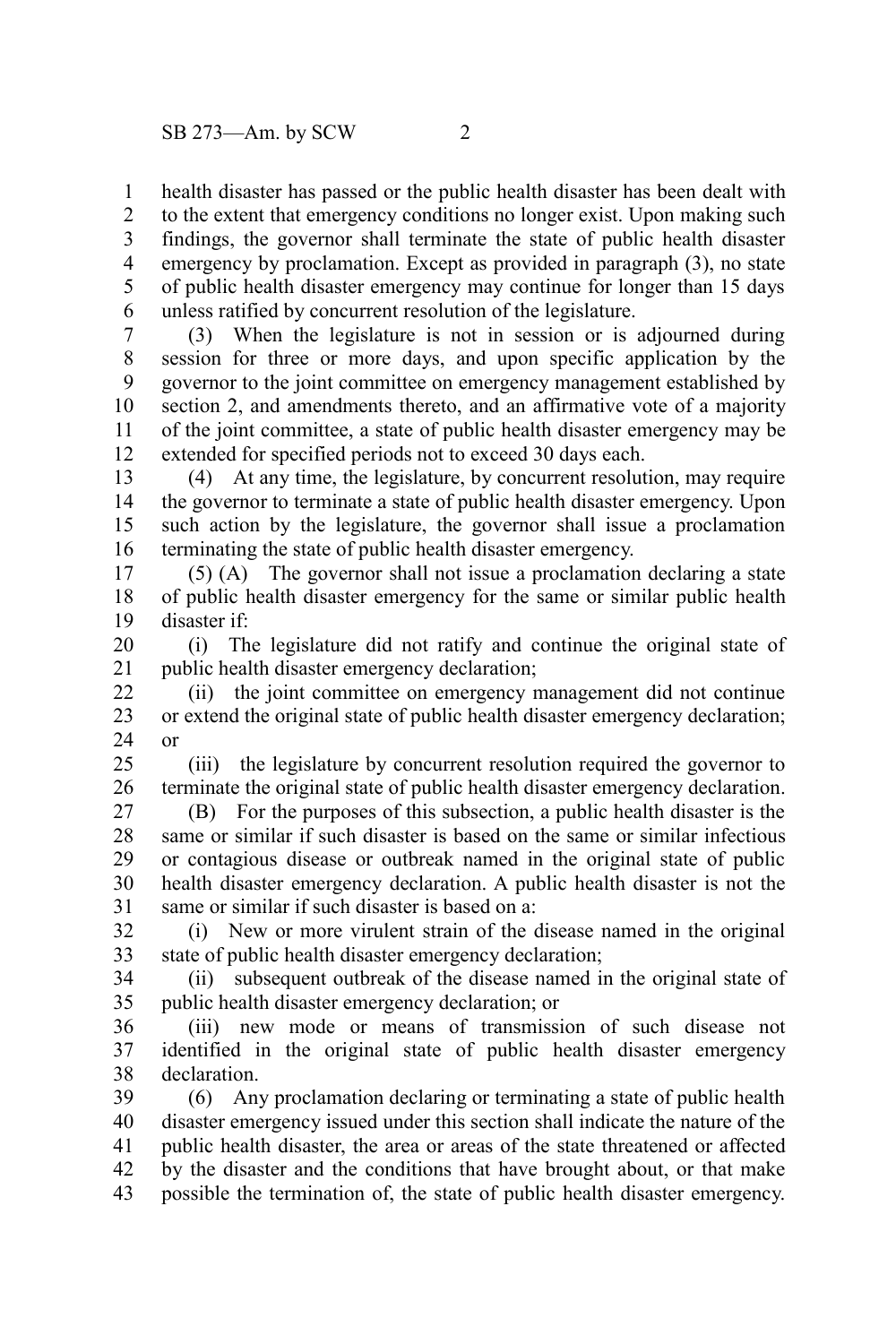When indicating the nature of the public health disaster, the proclamation shall include, but is not limited to, the name of the disease and any known means of transmission for such disease. Each such proclamation shall be disseminated promptly by means calculated to bring its contents to the attention of the general public and, unless the circumstances attendant upon the disaster prevent such action, each such proclamation shall be filed promptly with the division of emergency management, the office of the secretary of state, the chief justice of the supreme court and each city 1 2 3 4 5 6 7 8

clerk, county clerk and board of education of a school district, as the case may be, in the area or areas of the state to which such proclamation applies. 9 10 11

(c) In the event of the absence of the governor from the state or the existence of any constitutional disability of the governor, an officer specified in K.S.A. 48-1204, and amendments thereto, in the order of succession provided by that section, may issue a proclamation declaring a state of public health disaster emergency in the manner provided in and subject to the provisions of subsection (b). During a state of public health disaster emergency declared pursuant to this subsection, such officer may exercise the powers conferred upon the governor by this section. If a preceding officer in the order of succession becomes able and available, the authority of the officer exercising such powers shall terminate and such powers shall be conferred upon the preceding officer. Upon the return of the governor to the state or the removal of the constitutional disability of the governor, the authority of an officer to exercise the powers conferred by this section shall terminate immediately and the governor shall resume the full powers of the office. Any such state of public health disaster emergency and any actions taken by an officer under this subsection shall continue and shall have full force and effect as authorized by law unless modified or terminated in the manner prescribed by law. 12 13 14 15 16 17 18 19 20 21 22 23 24 25 26 27 28 29

(d) A proclamation declaring a state of public health disaster emergency under this section shall activate the disaster response and recovery aspects of the state disaster emergency plan and of any local and interjurisdictional disaster plans applicable to the area or areas of the state and any political subdivisions thereof affected by the proclamation. Such proclamation shall constitute the authority necessary for the deployment and use of any forces to which the plan or plans apply and for use or distribution of any supplies, equipment, materials or facilities assembled, stockpiled or arranged to be made available pursuant to the Kansas emergency management act during a disaster. 30 31 32 33 34 35 36 37 38 39

(e) (1) The governor may issue executive orders to exercise the powers conferred by subsection (f) during the period of a state of public health disaster emergency declared under this section. 40 41 42

(2) Prior to issuing an executive order under this section, the 43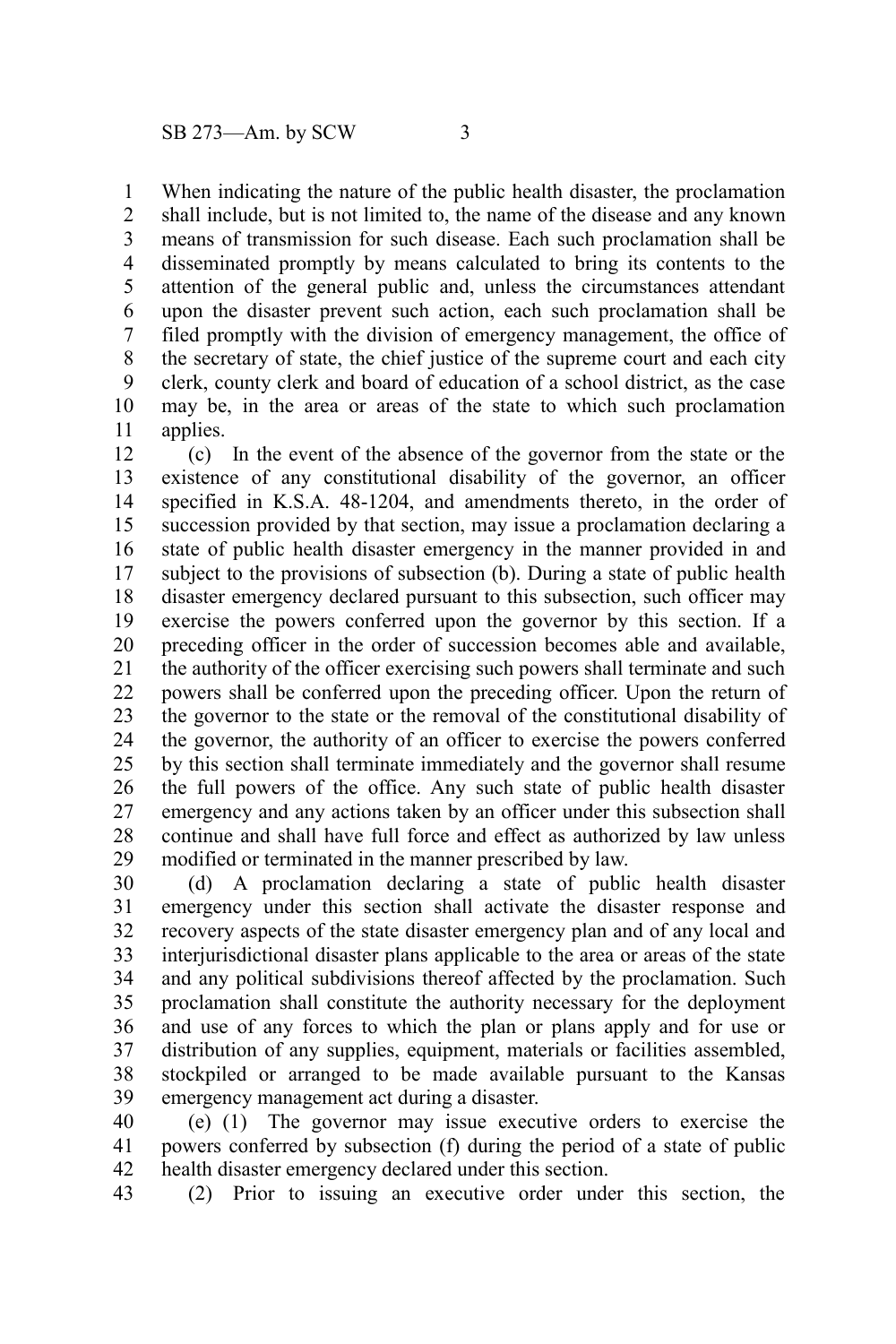governor shall submit the proposed executive order to the attorney general for review. The attorney general shall consider whether the proposed executive order is consistent with all statutory and constitutional restrictions, including, but not limited to, K.S.A. 48-923, and amendments thereto, meets the requirements of this section, identifies a specific and valid source of legal authority for the proposed actions and, if such order affects more than one county, whether such order is narrowly tailored to conditions in individual counties or provides specific reasons such order is not narrowly tailored to such conditions. The attorney general shall provide an opinion to the governor within 24 hours of receipt of the proposed executive order. The opinion shall be published on the attorney general's website and shall become an attachment to the proposed executive order. 1 2 3 4 5 6 7 8 9 10 11 12 13

(3) At the same time the proposed executive order is submitted to the attorney general pursuant to paragraph (2), the governor shall submit such order to the chairperson and vice chairperson of the joint committee on emergency management established by section 2, and amendments thereto. Not less than 24 hours after receipt of the proposed executive order, or at any time after the attorney general provides an opinion on such order if the attorney general completes such review in less than 24 hours, the chairperson of the joint committee shall call a meeting of the joint committee for the purposes of reviewing such order. The governor may issue the proposed executive order if such order is approved by an affirmative vote of a majority of the joint committee. The proposed executive order shall not be issued and shall be null and void if such order fails to receive an affirmative vote of a majority of the joint committee. 14 15 16 17 18 19 20 21 22 23 24 25 26

27

(4) Executive orders issued under this section:

(A) Shall be null and void after the period of a state of public health disaster emergency declared under this section has ended; and 28 29

(B) may be revoked at any time by concurrent resolution of the legislature. 30 31

(f) During a state of public health disaster emergency declared under this section, in addition to any other powers conferred upon the governor by law and subject to the provisions of this section, the governor may: 32 33 34

(1) Modify the provisions of any order, policy or rule and regulation of any state agency prescribing the procedures for conduct of state business if strict compliance with the provisions of such order, policy or rule and regulation would prevent or delay the necessary action in coping with the disaster: 35 36 37 38 39

(2) utilize all available resources of the state government and of each political subdivision as reasonably necessary to cope with the disaster; 40 41

(3) transfer the supervision, personnel or functions of state departments and agencies or units thereof for the purpose of performing or 42 43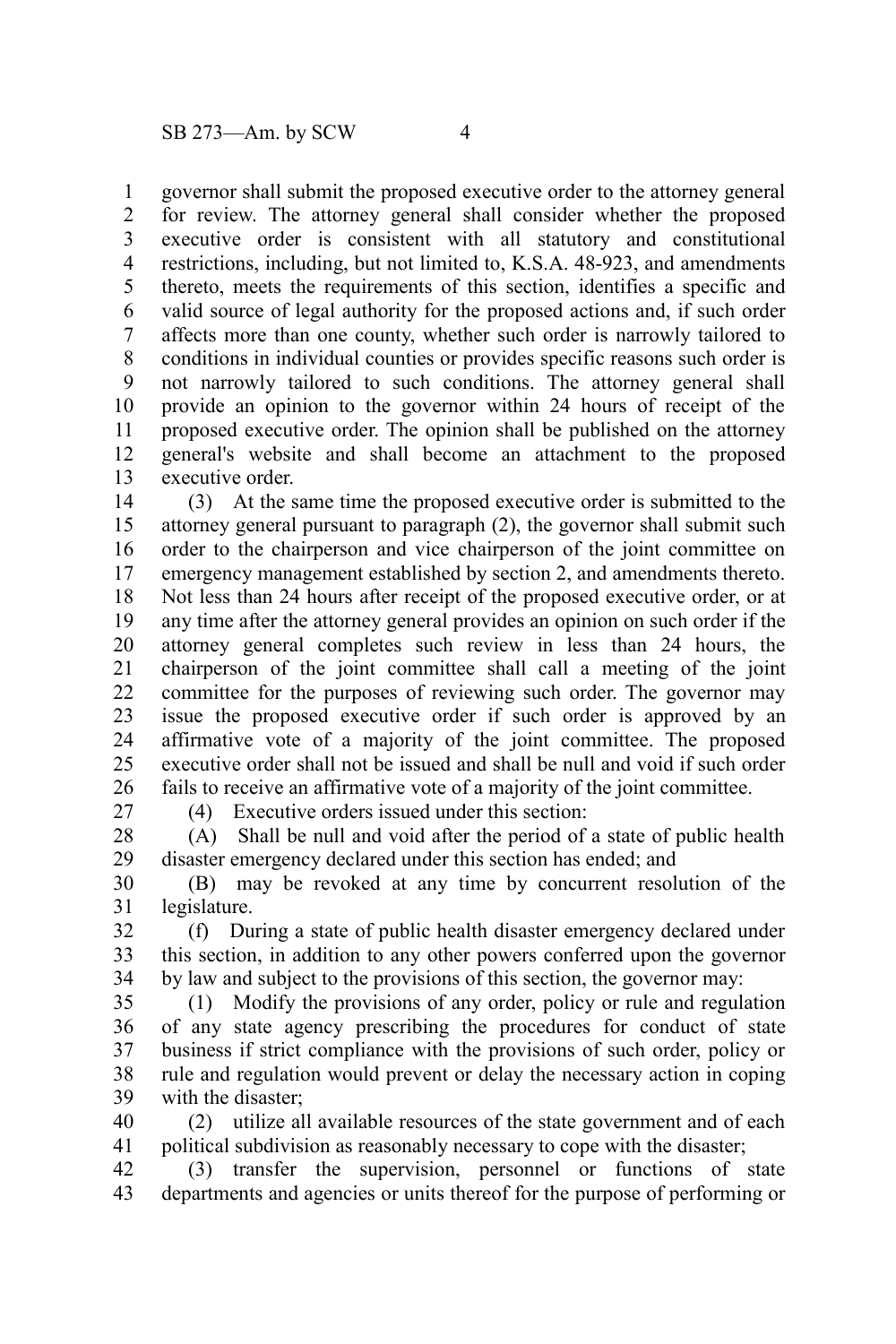facilitating emergency management activities; 1

(4) subject to any applicable requirements for compensation under K.S.A. 48-933, and amendments thereto, commandeer or utilize any private property if the governor finds such action necessary to cope with the disaster; and 2 3 4 5

(5) facilitate the cooperation and assistance of state and local governmental agencies and officials. 6 7

(g) (1) The governor shall exercise the powers conferred by subsection (f) by issuance of executive orders under subsection (e). 8 9

(2) Each executive order issued pursuant to the authority granted by subsection (e) shall specify the provision or provisions of subsection (f) by specific reference to each paragraph of subsection (f) that confers the power under which such order was issued. Each executive order issued pursuant to other legal authority shall specify the source of such authority. 10 11 12 13 14

(3) Each executive order issued pursuant to the authority granted by subsection (e) that modifies the provisions of any order, policy or rule and regulation shall specify the order, policy or rule and regulation being modified in such order. Any such modification shall be consistent with the statutory section or sections implemented or interpreted by such order, policy or rule and regulation and the authority pursuant to which such order, policy or rule and regulation, or any part thereof, was adopted. 15 16 17 18 19 20 21

(4) If an executive order affects more than one county, such order shall be narrowly tailored to conditions in individual counties or provide specific reasons such order is not narrowly tailored to such conditions. 22 23 24

(5) The adjutant general, subject to the direction of the governor, shall administer such orders. 25 26

(h) (1) The board of county commissioners of any county may issue an order relating to public health that includes provisions that are less stringent than the provisions of an executive order issued by the governor under this section that affects more than one county. Any board of county commissioners issuing such an order shall make the following findings and include such findings in the order: 27 28 29 30 31 32

(A) The board has consulted with such board's local health officer or other local health officials regarding the governor's executive order; 33 34

(B) following such consultation, has determined that implementation of the full scope of the provisions in the governor's executive order are not necessary to protect the public health and safety of the county; and 35 36 37

38

(C) all other relevant findings to support the board's decision.

(2) If the board of county commissioners of a county issues an order pursuant to paragraph (1), such order shall operate in the county in lieu of the governor's executive order. 39 40 41

(i) This section shall be a part of and supplemental to the Kansas emergency management act. 42 43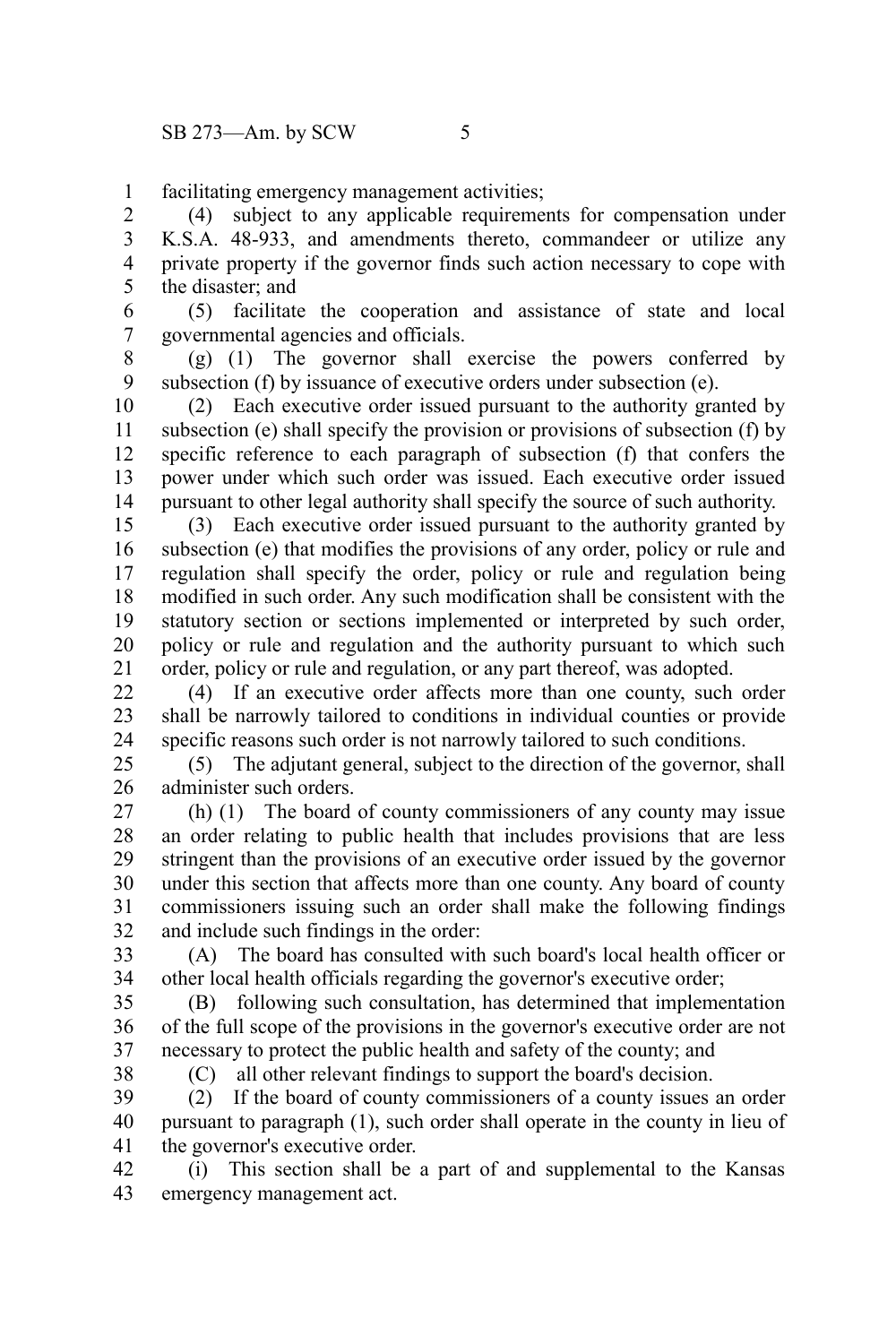1

New Sec. 2. (a) (1) There is hereby established a joint committee on

emergency management consisting of five  $\{six\}$  members of the senate and five  $\{six\}$  members of the house of representatives. Such members shall be as follows: (A) The president of the senate; (B) the vice president of the senate; (C) the majority leader of the senate; (D) the minority leader of the senate; (E) one member of the senate appointed by the president of the senate; (F) the speaker of the house of representatives; (G) the speaker pro tem of the house of representatives; (H) the majority leader of the house of representatives; (I) the minority leader of the house of representatives; and (J) one member of the house of representatives appointed by the speaker of the house of representatives *{The six senate members shall be three senators appointed by the president, two senators appointed by the minority leader and one senator appointed by the chairperson or vice chairperson, whichever person is a member of the senate, of the joint committee on information technology. The six representative members shall be three representatives appointed by the speaker, two representatives appointed by the minority leader and one representative appointed by the chairperson or vice chairperson, whichever person is a member of the house of representatives, of the joint committee on information technology. Each appointing authority may appoint themselves to such committee}*. (2) Each congressional district in the state of Kansas shall be represented on the joint committee by at least one member who is aresident of the district, to the greatest extent possible*{Members of the joint committee on emergency management shall represent each state board of education member district established under K.S.A. 4-526, and amendments thereto. To meet the requirements of such representation, the appointing authorities shall confer on their individual appointments. For the purposes of such representation, the senator or representative shall reside in the state board of education member district}*. 2 3 4 5 6 7 8 9 10 11 12 13 14 15 16 17 18 19 20 21 22 23 24 25 26 27 28 29 30 31 32 33 34 35

(3) The president of the senate shall designate a senator member to be chairperson or vice chairperson, and the speaker of the house of representatives shall designate a representative member to be the chairperson or vice chairperson as provided in this paragraph. In oddnumbered years, the chairperson of the joint committee shall be the designated member of the senate and the vice chairperson shall be the designated member of the house of representatives from the convening of the regular session in that year until the convening of the regular session in 36 37 38 39 40 41 42 43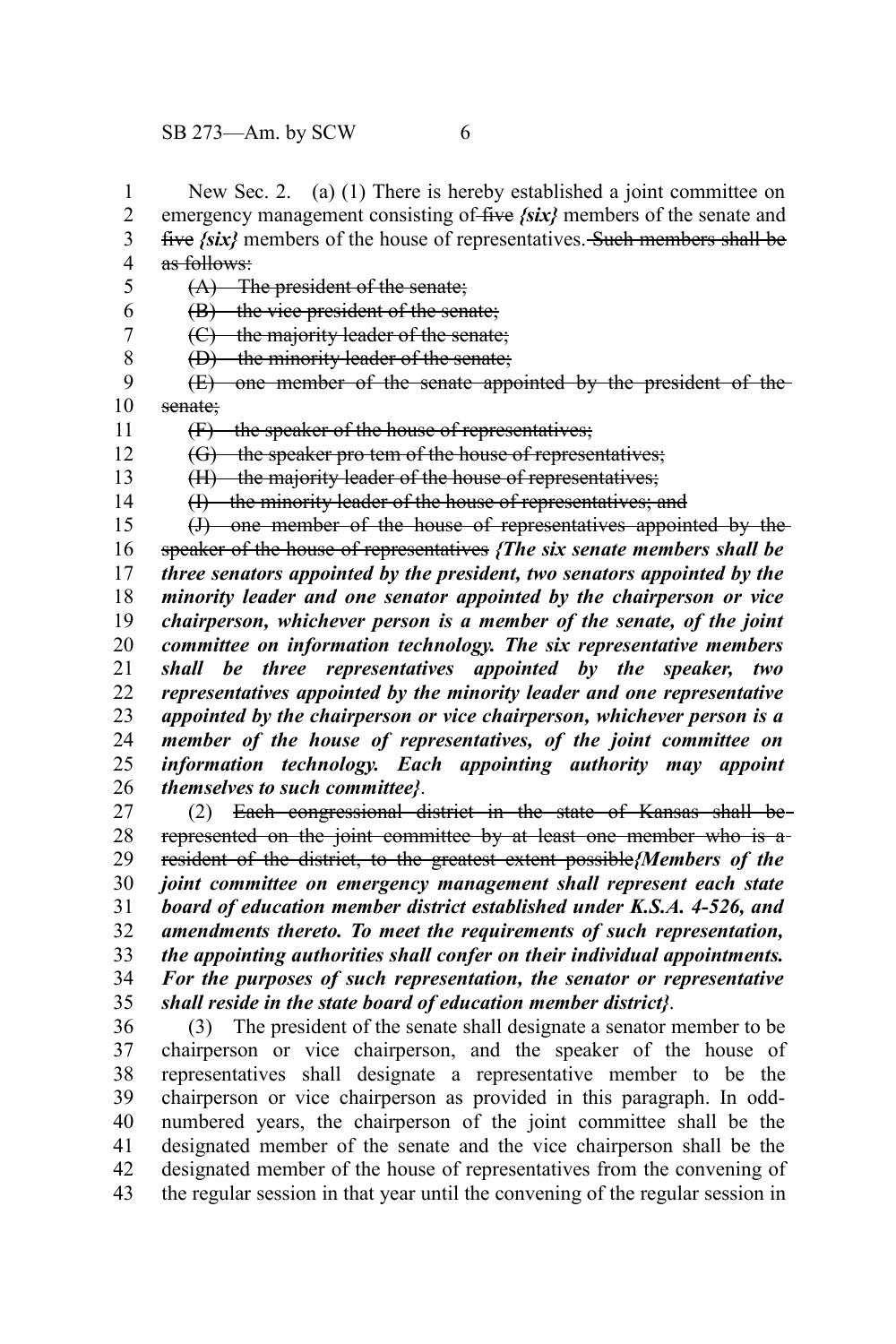the next ensuing year. In even-numbered years, the chairperson of the joint committee shall be the designated member of the house of representatives and the vice chairperson shall be the designated member from the senate from the convening of the regular session of that year until the convening of the regular session of the next ensuing year. The vice chairperson shall exercise all of the powers of the chairperson in the absence of the chairperson. 1 2 3 4 5 6 7

(b) The joint committee shall meet at any time on call of the chairperson. Meetings of the joint committee may be conducted by electronic audio-visual communication when the chairperson determines such action is necessary. Members of the joint committee shall receive compensation, travel expenses and subsistence expenses or allowances as provided in K.S.A. 75-3212, and amendments thereto, when attending meetings of such committee. Amounts paid under authority of this section shall be paid from appropriations for legislative expense and vouchers therefor shall be prepared by the director of legislative administrative services and approved by the chairperson or vice chairperson of the legislative coordinating council. 8 9 10 11 12 13 14 15 16 17 18

(c) A quorum of the joint committee shall be-six *{seven}* members. All actions of the joint committee shall be taken by a majority of the members. 19 20 21

(d) The joint committee may introduce such legislation as it deems necessary in performing its functions.  $22$ 23

(e) The staff of the office of revisor of statutes, the legislative research department, the division of post audit and the division of legislative administrative services shall provide such assistance as may be requested by the joint committee. 24 25 26 27

(f) In addition to other powers and duties authorized or prescribed by law or by the legislative coordinating council, the joint committee shall have the authority to: 28 29 30

(1) Perform an inquiry, study or investigation for the legislature, pursuant to K.S.A. 46-1001 et seq., and amendments thereto, related to emergency management; and 31 32 33

(2) require reports and testimony from the governor, or the governor's designee, the director of the budget, the adjutant general, the state board of education, the secretary of health and environment and any other state or local official with information relevant to emergency management or the powers and duties of the joint committee. 34 35 36 37 38

New Sec. 3. (a) (1) The governing body of a city may use only accepted scientific means as justification to issue an order to prevent the spread of an infectious, contagious or communicable disease. Any such order, including orders issued as a result of an executive order of the governor, on behalf of a city regarding the remediation of any such disease 39 40 41 42 43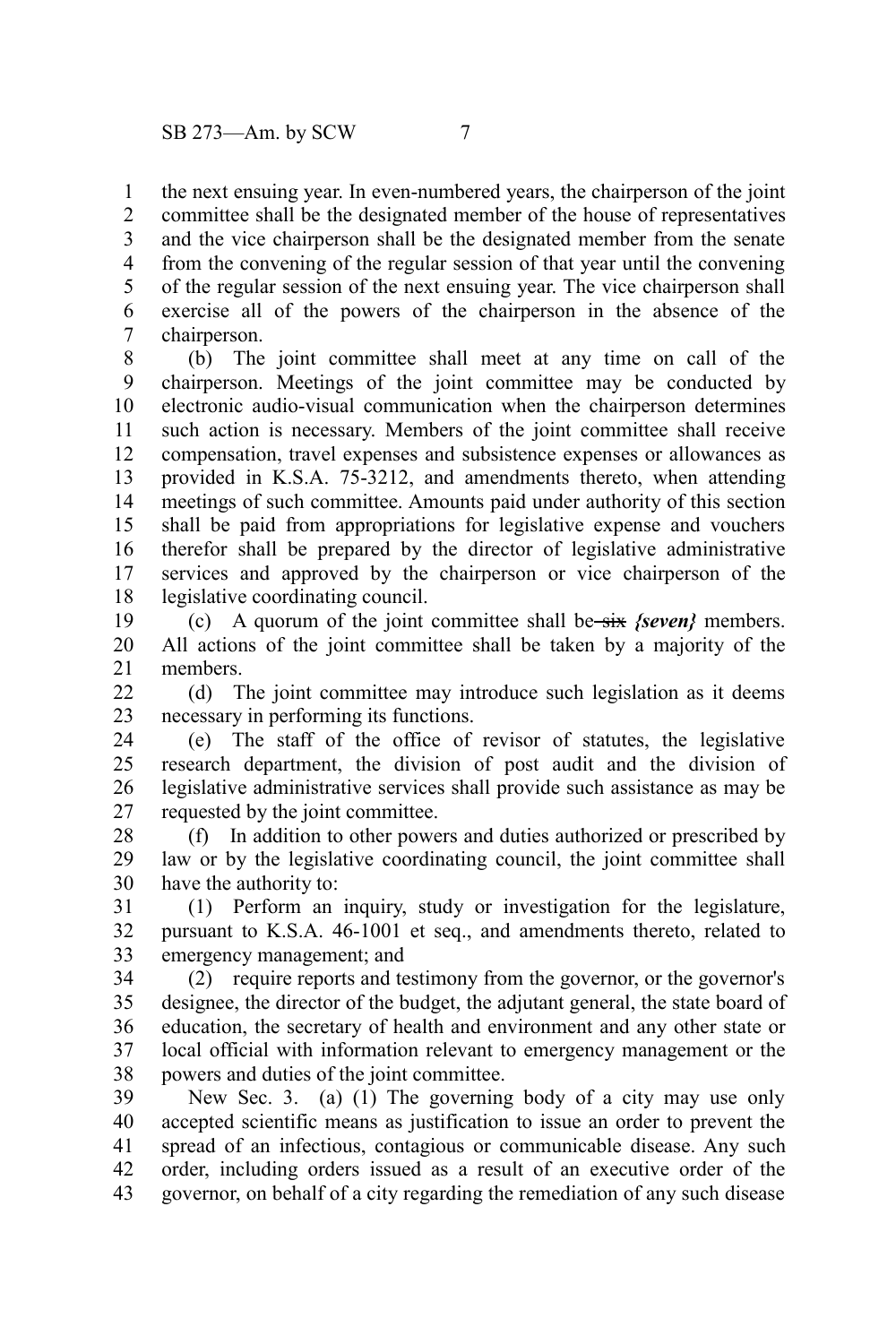$SB$  273—Am. by SCW  $8$ 

shall include justification of the accepted scientific means used for such remediation. 1 2

3

(2) The governing body of a city shall not issue an order that:

(A) Substantially burdens or inhibits the gathering or movement of individuals or operation of any religious, civic, business or commercial activity, whether for-profit or not-for-profit, unless such order includes justification of the accepted scientific reasons for such order and how such order is narrowly tailored to accomplish remediation of such infectious or contagious disease; or 4 5 6 7 8 9

(B) burdens or inhibits the operation of any religious gathering or activity. 10 11

(3) The governing body may issue non-binding guidance and information for the conduct of gatherings or activities described in paragraph (2). 12 13 14

(4) Any person aggrieved by an order issued by a governing body of a city under this subsection may request a hearing in a district court in accordance with section 4, and amendments thereto. 15 16 17

(b) (1) Any recommendation issued by a city health officer appointed by the governing body of a city, including recommendations issued as a result of an executive order of the governor, shall be reviewed by the governing body of the city affected by such recommendation at a meeting of the governing body. If an order is subsequently issued by the governing body, such order shall include an expiration date set by the governing body and may be amended or revoked at an earlier date by a majority vote of the governing body. Any meeting of city government discussing such order, including any hearing by the governing body of a city under paragraph (2), shall be open to the public in accordance with the open meetings act, K.S.A. 75-4317 et seq., and amendments thereto, and may be conducted by electronic audio-visual communication when necessary to secure the health and safety of the public and city government officials and employees. 18 19 20 21 22 23 24 25 26 27 28 29 30 31

(2) Upon request by a person aggrieved by an order issued by the governing body of a city, the governing body of the city shall conduct a hearing within 72 hours after receipt of such request for the purposes of reviewing, amending or revoking such order as provided by paragraph (1). 32 33 34 35

(3) Any person aggrieved by a decision of the governing body of a city under this subsection may request a hearing in a district court in accordance with section 4, and amendments thereto. 36 37 38

(c) Any order issued under this section shall be provided to the secretary of health and environment. 39 40

(d) Nothing in this section shall be construed to require the governing body of a city to appoint a city health officer or to change the powers, duties and functions of any such city health officer, except as provided by 41 42 43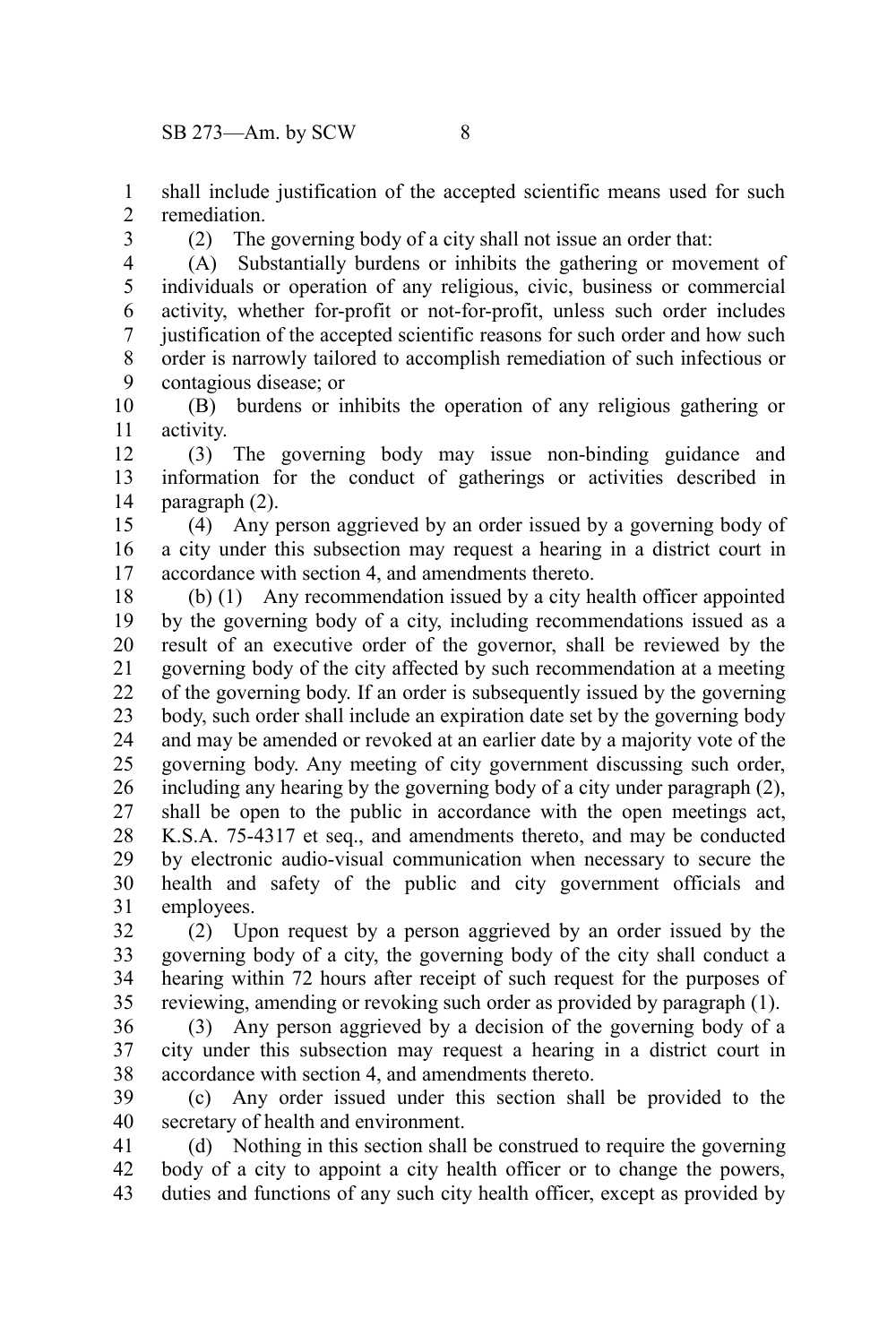this section. 1

(e) As used in this section, the term "accepted scientific" means methods of control employed and intended to remediate infectious, contagious or communicable disease that are acknowledged as effective by high-quality scientific data that includes systematic reviews of completed, high-quality, randomized controlled trials. 2 3 4 5 6

New Sec. 4. (a) (1) A person aggrieved by an order issued by the governing body of a city as described in section 3, and amendments thereto, may contest such order by requesting a hearing in the district court of the county where such city is located or in which the person resides. 7 8 9 10

(2) A person aggrieved by an order issued by a board of county commissioners under K.S.A. 65-201 or 65-202, and amendments thereto, may contest such order by requesting a hearing in the district court of the county where the order was issued or in which the person resides. 11 12 13 14

(3) A person aggrieved by an action taken or an order issued by the secretary of health and environment under K.S.A. 65-101(a)(5), and amendments thereto, may contest such action or order by requesting a hearing in the district court of the county in which the person resides or in the district court of Shawnee county, Kansas. 15 16 17 18 19

(4) A person aggrieved by an action taken, an order issued or a policy adopted by the board of education of a school district as described in section 5, and amendments thereto, or by the governing body of a community college or technical college as described in section 6, and amendments thereto, may contest such action, order or policy by requesting a hearing in the district court of the county where such school district or college is located or in which the person resides. 20 21 22 23 24 25 26

(b) A request for a hearing under this section shall be made through an action brought under chapter 60 of the Kansas Statutes Annotated, and amendments thereto. Such request shall not stay or enjoin the contested action, order or policy. 27 28 29 30

(c) (1) Upon receipt of a request for a hearing under this section, the district court shall schedule a hearing and give notice of such hearing to the aggrieved party within 72 hours after receipt of the request. Such hearing shall occur within 10 days after receipt of the request. 31 32 33 34

(2) The district court shall not extend the time for a hearing under any circumstances. 35 36

(3) Notwithstanding any other provisions of law to the contrary, the chief justice of the Kansas supreme court may issue an order to authorize the use of two-way electronic audio-visual communication for such hearing and related court proceedings when the chief justice determines such action is necessary. 37 38 39 40 41

(d) The district court shall grant the request for relief made by the aggrieved party unless by a showing of clear and convincing evidence the 42 43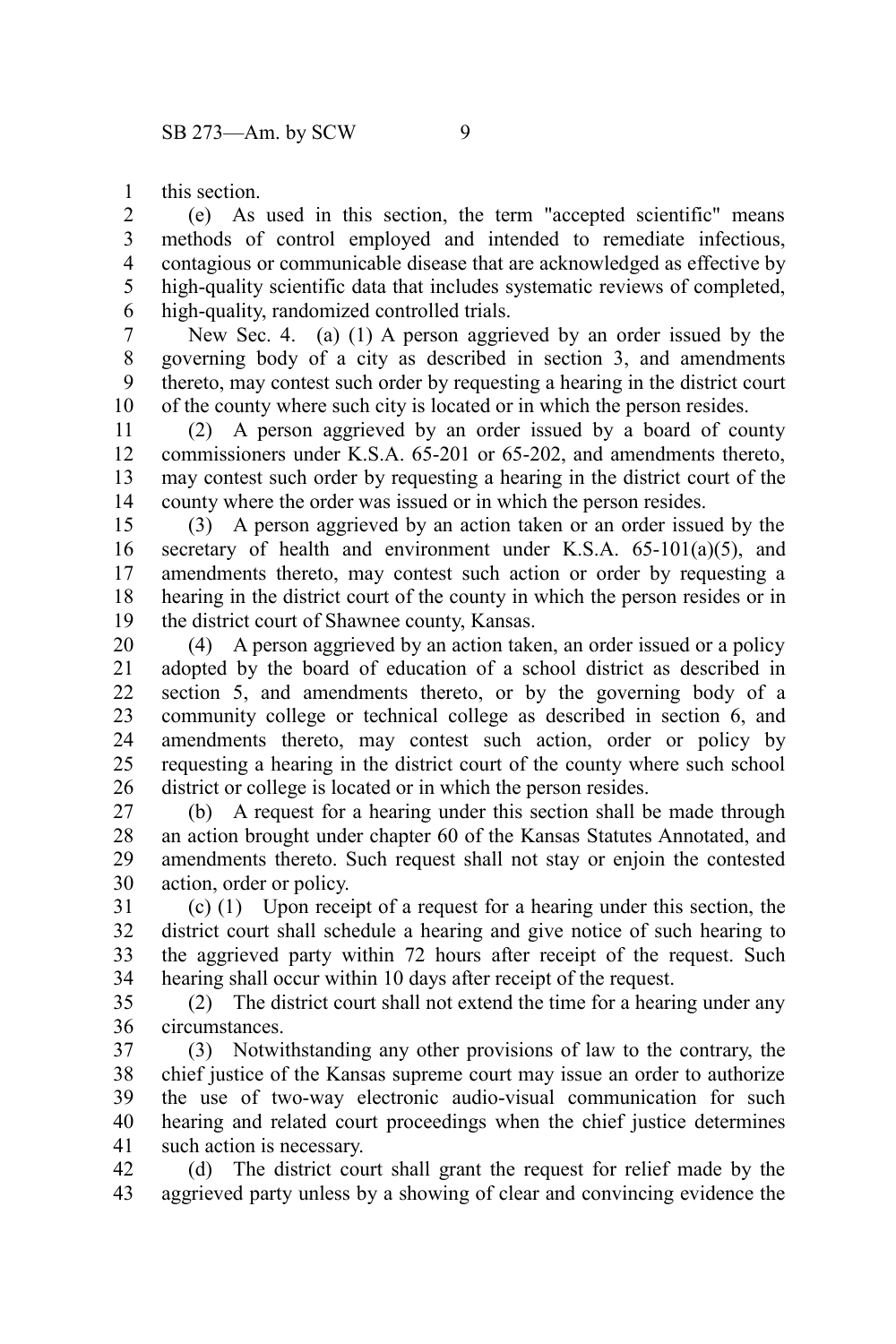contested action, order or policy of the governmental entity was necessary, reasonable, supported by accepted scientific practice and intended to remediate or reduce the spread of the infectious or contagious disease. In making such findings, the court shall consider whether the contested action, order or policy of the governmental entity considered the means of transmission of the disease, the communicability of the disease and, to the extent possible, the degree of public exposure to the disease. Relief under this section shall not include any compensation of any kind. 1 2 3 4 5 6 7 8

(e) As used in this section, the term "accepted scientific" means methods of control employed and intended to remediate infectious, contagious or communicable disease that are acknowledged as effective by high-quality scientific data that includes systematic reviews of completed, high-quality, randomized controlled trials. 9 10 11 12 13

New Sec. 5. (a) (1) In the event of a state of public health disaster emergency declared by the governor pursuant to section 1, and amendments thereto, only the board of education of a school district shall have the authority to take any action, issue any order or adopt any policy that affects the operation of any school or attendance center of such school district, including, but not limited to, any action, order or policy that: 14 15 16 17 18 19

(A) Closes or has the effect of closing any school or attendance center of such school district; 20 21

(B) authorizes or requires any form of attendance other than full-time, in-person attendance at a school in the school district, including, but not limited to, hybrid or remote learning; or 22 23 24

(C) mandates any action by any students or employees of a school district while on school district property. 25 26

(2) During any such state of public health disaster emergency, the state board of education, the governor, the department of health and environment, a local health officer, a city health officer or any other state or local unit of government may provide guidance, consultation or other assistance to the board of education of a school district but shall not take any action that affects the operation of any school or attendance center of such school district pursuant to paragraph  $(1)$ . 27 28 29 30 31 32 33

(b) (1) Prior to taking any action, issuing any order or adopting any policy in response to a state of public health disaster emergency as provided in subsection (a)(1), a board of education of a school district shall receive and consider any relevant accepted scientific or health data and shall make evidence-informed decisions. The board shall document the scientific justification the board relied upon in determining whether to take such action, issue such order or adopt such policy. In any determination to take any action, issue any order or adopt any policy, each board of education shall include in any minutes or other documentation of the action taken, such data, evidence, means or justification for the action 34 35 36 37 38 39 40 41 42 43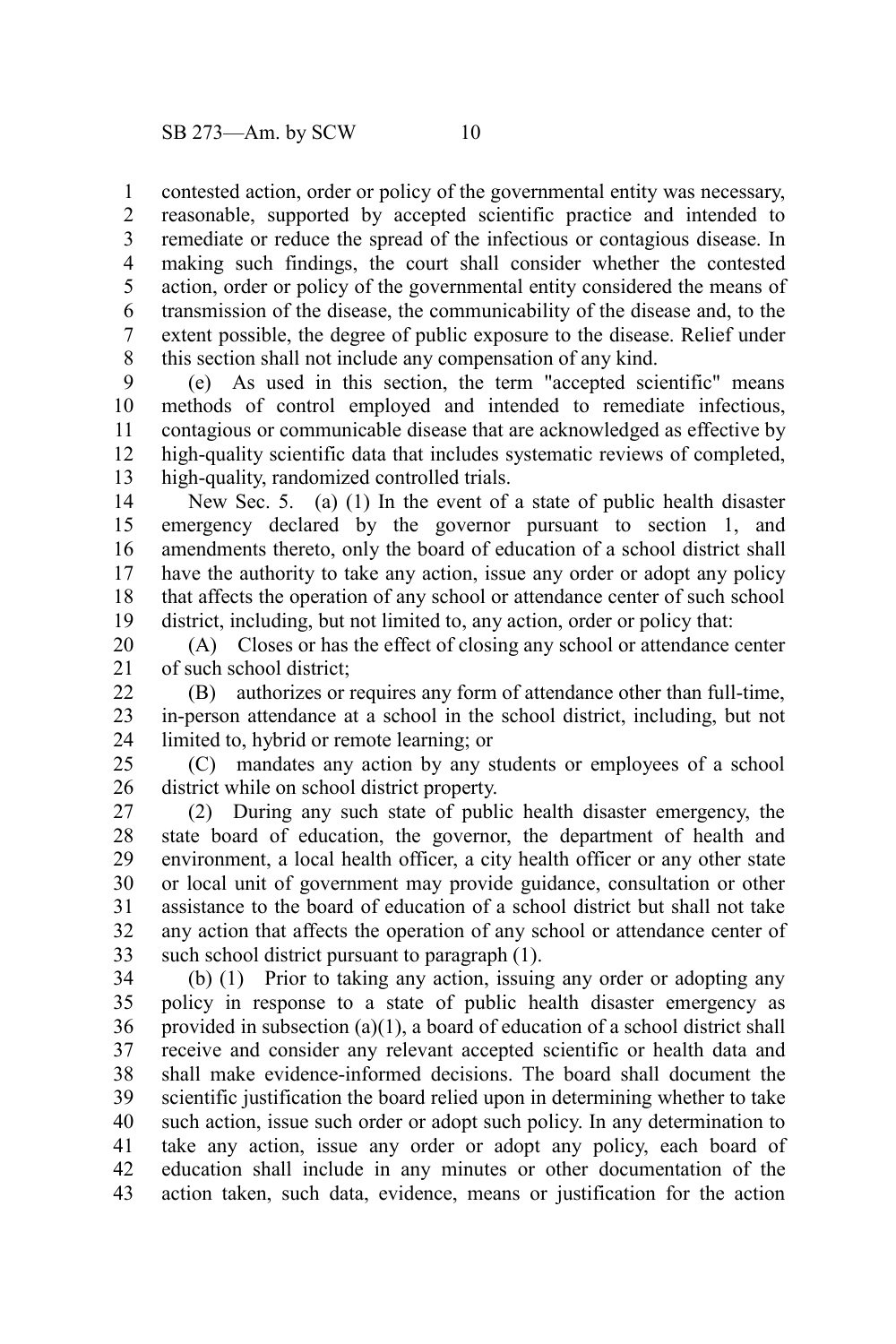taken, order issued or policy adopted pursuant to subsection (a)(1) to prevent the introduction or spread of infectious or contagious disease. 1 2

(2) Any meeting of a board of education of a school district discussing an action, order or policy described in this subsection, including any hearing by the board under subsection (c), shall be open to the public in accordance with the open meetings act, K.S.A. 75-4317 et seq., and amendments thereto, and may be conducted by electronic audio-visual communication when necessary to secure the health and safety of the public, the board and employees. 3 4 5 6 7 8 9

(c) (1) An employee, a student or the parent or guardian of a student aggrieved by an action taken, order issued or policy adopted by the board of education of a school district pursuant to subsection (a)(1), or an action of any employee of a school district violating any such action, order or policy, may request a hearing by such board of education to contest such action, order or policy. Any such request shall not stay or enjoin such action, order or policy. 10 11 12 13 14 15 16

(2) Upon receipt of a request under paragraph (1), the board of education shall conduct a hearing within 72 hours of receiving such request for the purposes of reviewing, amending or revoking such action, order or policy. The board of education may extend the time for a hearing if extraordinary circumstances exist that justify the extension. In making the extension, the board of education shall consider the rights of the aggrieved party, the protection of the public health, the severity of the emergency and the availability, if necessary, of any witnesses and evidence. 17 18 19 20 21 22 23 24 25

(3) An employee, a student or the parent or guardian of a student aggrieved by a decision of the board of education under paragraph (2) may request a hearing in a district court in accordance with section 4, and amendments thereto. 26 27 28 29

(d) (1) In any school year in which there is a state of public health disaster emergency declared by the governor pursuant to section 1, and amendments thereto, the board of education of each school district shall provide to the state board of education information regarding any action taken, orders issued or policies adopted to mitigate such emergency and its impact on the operation of any school of the school district. The board of education shall provide such information to the state board in a manner determined by the state board each time the board of education takes such action, issues such orders or adopts such policies. 30 31 32 33 34 35 36 37 38

(2) At least once every two weeks in any such school year, the state board shall compile the information received pursuant to paragraph (1) and publish a year-to-date compilation on the Kansas state department of education's website. 39 40 41 42

(e) As used in this section, the term "accepted scientific" means 43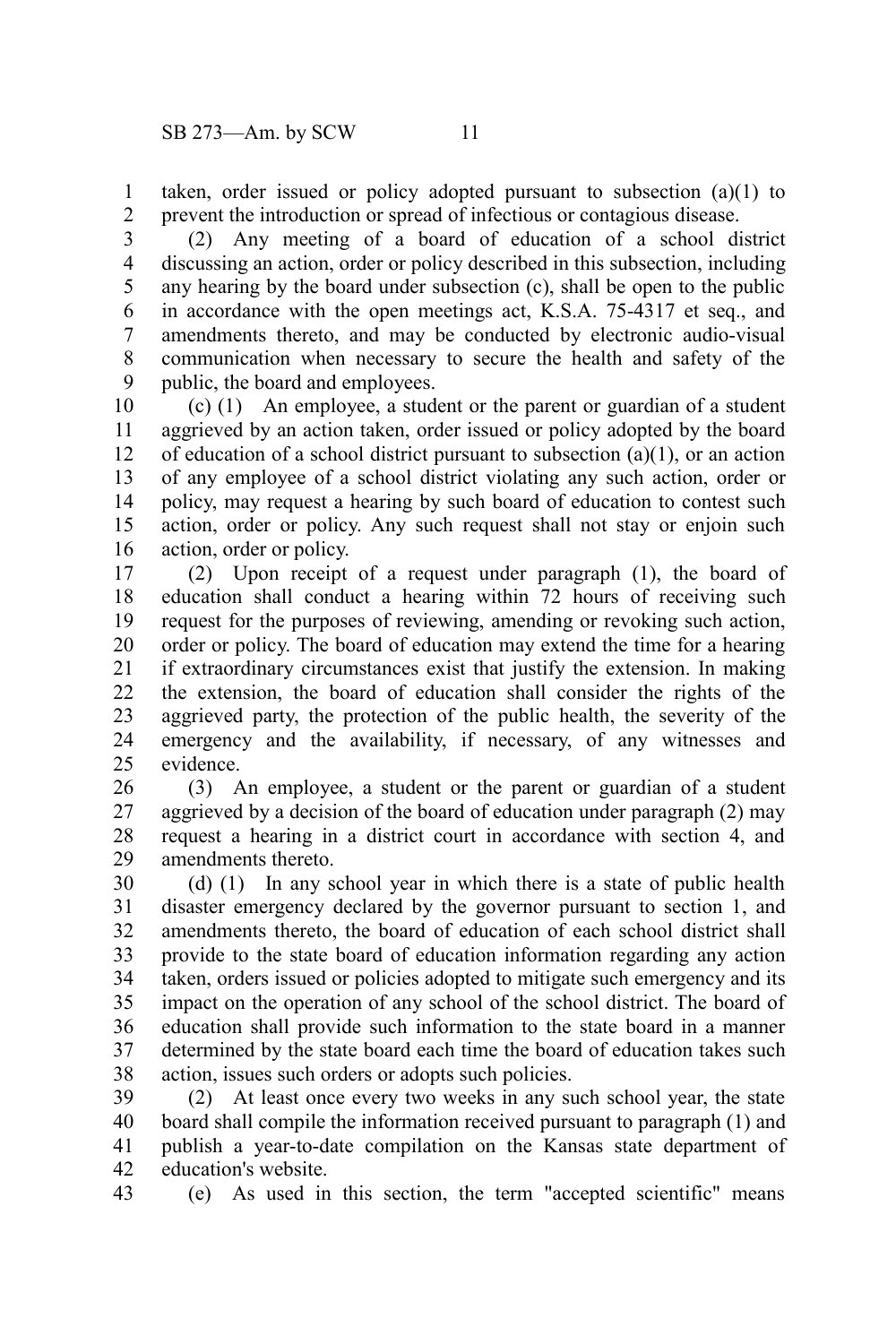methods of control employed and intended to remediate infectious, contagious or communicable disease that are acknowledged as effective by high-quality scientific data that includes systematic reviews of completed, high-quality, randomized controlled trials. 1 2 3 4

New Sec. 6. (a) (1) In the event of a state of public health disaster emergency declared by the governor pursuant to section 1, and amendments thereto, only the governing body of a community college, as established pursuant to K.S.A. 71-201, and amendments thereto, or the governing body of a technical college, as established pursuant to K.S.A. 74-32,452, and amendments thereto, shall have the authority to take any action, issue any order or adopt any policy that affects the operation of the community college or technical college governed by such governing body, including, but not limited to, any action, order or policy that: 5 6 7 8 9 10 11 12 13

(A) Closes or has the effect of closing any community college or technical college; 14 15

(B) authorizes or requires any form of attendance at any community college or technical college; or 16 17

(C) mandates any action by any students or employees of a community college or technical college while on college property. 18 19

(2) During any such state of public health disaster emergency, the state board of regents, the governor, the department of health and environment, a local health officer, a city health officer, the Kansas association of community college trustees, the Kansas technical college association or any other state or local unit of government may provide guidance, consultation or other assistance to the governing body of a community college or technical college, but shall not take any action that affects the operation of any such college. 20 21 22 23 24 25 26 27

(b) (1) Prior to taking any action, issuing any order or adopting any policy in response to a state of public health disaster emergency as provided in subsection  $(a)(1)$ , the governing body of a community college or technical college shall receive and consider any relevant accepted scientific or health data and shall make evidence-informed decisions. The governing body shall document the scientific justification such governing body relied upon in determining whether to take such action, issue such order or adopt such policy. In any determination to take any action, issue any order or adopt any policy, each governing body shall include in any minutes or other documentation of the action taken such data, evidence, means or justification for the action taken, order issued or policy adopted pursuant to subsection (a)(1) to prevent the introduction or spread of infectious or contagious disease. 28 29 30 31 32 33 34 35 36 37 38 39 40

(2) Any meeting of a governing body of a community college or technical college discussing an action, order or policy described in this subsection, including any hearing by such governing body under 41 42 43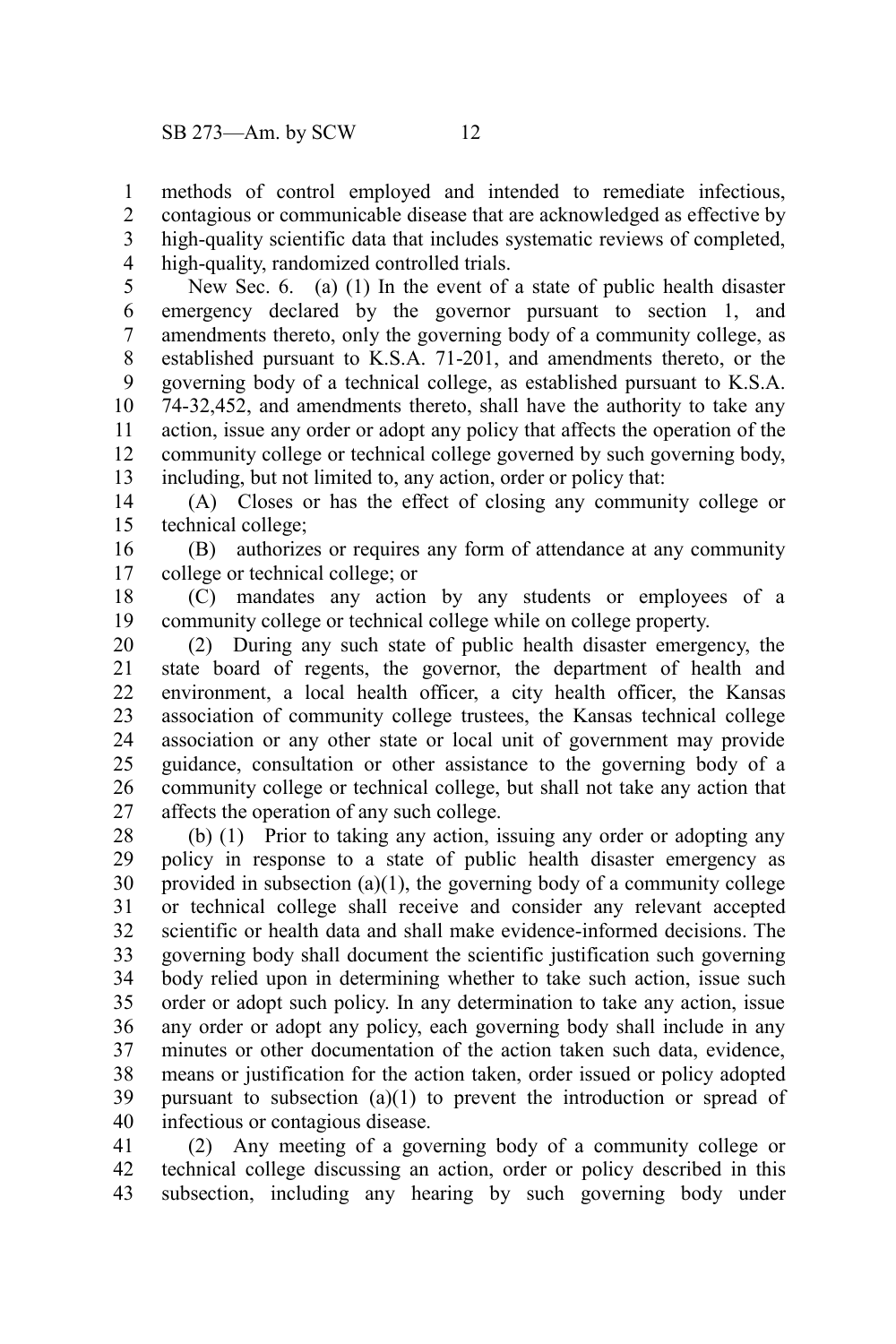subsection (c), shall be open to the public in accordance with the open meetings act, K.S.A. 75-4317 et seq., and amendments thereto, and may be conducted by electronic audio-visual communication when necessary to secure the health and safety of the public, the governing body and employees. 1 2 3 4 5

(c) (1) An employee or a student aggrieved by an action taken, order issued or policy adopted by the governing body of a community college or technical college pursuant to subsection  $(a)(1)$ , or an action of any employee of such college violating any such action, order or policy, may request a hearing by such governing body to contest such action, order or policy. Any such request shall not stay or enjoin such action, order or policy. 6 7 8 9 10 11 12

(2) Within 72 hours of receiving a request under paragraph (1), the governing body shall notify the aggrieved party of the scheduled hearing date. In scheduling such hearing for the purposes of reviewing, amending or revoking such action, order or policy, the governing body shall consider the rights of the aggrieved party, the protection of the public health, the severity of the emergency and the availability, if necessary, of any witnesses and evidence. 13 14 15 16 17 18 19

(3) An employee or a student aggrieved by a decision of the governing body under paragraph (2) may request a hearing in a district court in accordance with section 4, and amendments thereto. 20 21 22

(d) (1) In any school year in which there is a state of public health disaster emergency declared by the governor pursuant to section 1, and amendments thereto, the governing body of each community college and technical college shall provide to the standing committees on education in the senate and the house of representatives information regarding any action taken, orders issued or policies adopted to mitigate such emergency and its impact on the operation of any community college or technical college. 23 24 25 26 27 28 29 30

(2) At least once each month in any such school year, each community college and technical college shall publish a year-to-date compilation of all actions taken, orders issued or policies adopted as described in this subsection on such college's website. 31 32 33 34

New Sec. 7. No expenditure shall be made from and no obligation shall be incurred against any federal grant or other federal receipt received by the state of Kansas for a state of disaster emergency declared pursuant to the Kansas emergency management act that has not been previously appropriated or reappropriated by an appropriation act of the legislature, until the joint committee on emergency management has authorized the requesting state agency to make expenditures therefrom. Such requests may be approved by a majority of the members of the joint committee on emergency management acting on this matter, which is hereby 35 36 37 38 39 40 41 42 43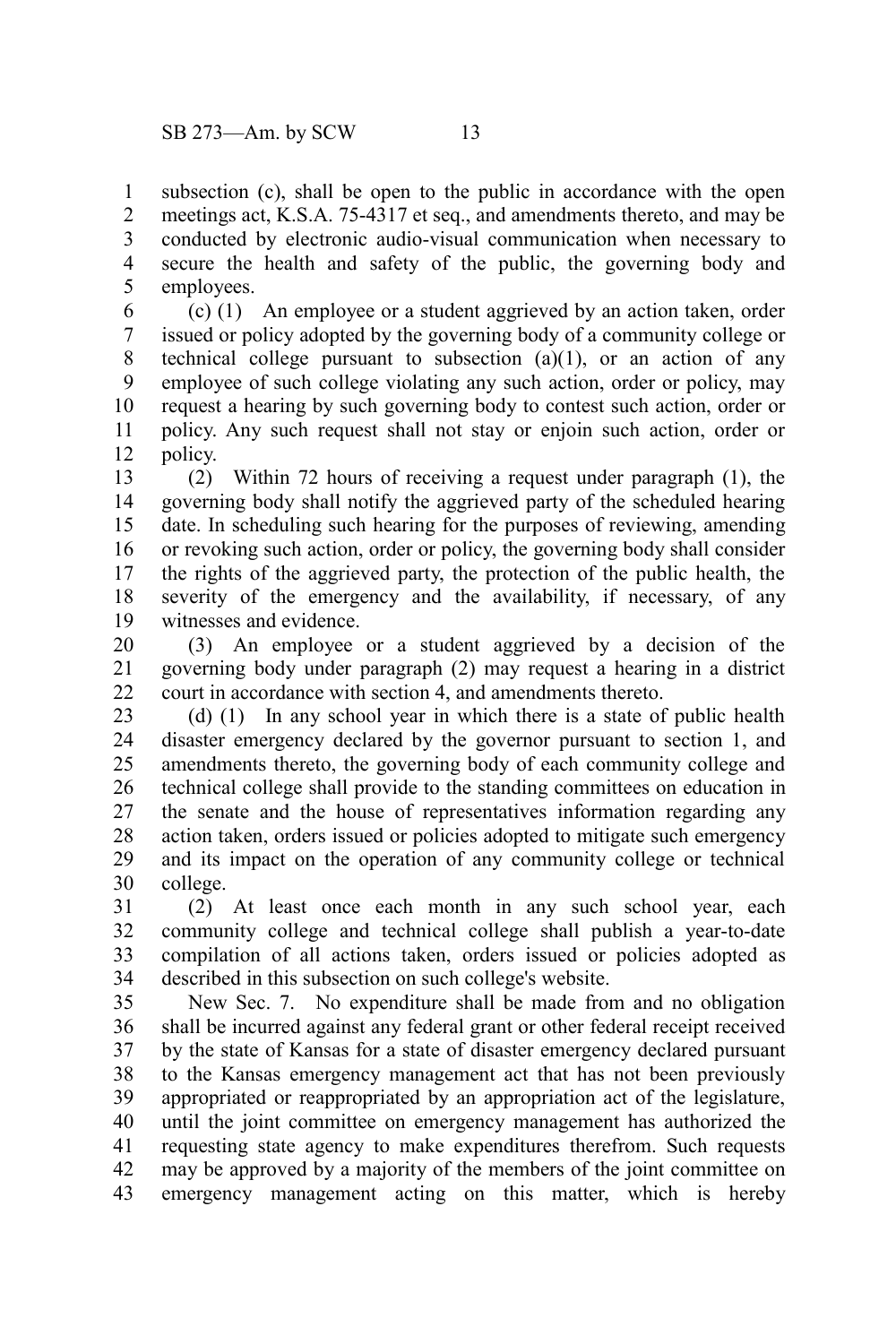characterized as a matter of legislative delegation, except that such disbursements and expenditures may also be approved while the legislature is in session. The joint committee on emergency management is hereby authorized to approve the requests for such purposes. Upon receipt of such approval by the joint committee on emergency management, the requesting state agency is authorized to expend all approved moneys lawfully credited to and available in such fund or funds during the fiscal year or years so approved. 1 2 3 4 5 6 7 8

Sec. 8. K.S.A. 48-904 is hereby amended to read as follows: 48-904. As used in this *the Kansas emergency management* act: 9 10

(a) "Emergency management" means the preparation for and the carrying out of all emergency functions, other than functions for which military forces or other federal agencies are primarily responsible, to prevent, minimize and repair injury and damage resulting from disasters; 11 12 13 14

(b) "adjutant general" means the adjutant general of the state of Kansas; 15 16

(c) "division of emergency management" means the division of emergency management created in the office of the adjutant general by K.S.A. 48-905, and amendments thereto; 17 18 19

(d) "disaster" means the occurrence or imminent threat of widespread or severe damage, injury or loss of life or property resulting from any natural or manmade cause, including, but not limited to, fire, flood, earthquake, wind, storm, *epidemics*, *foodborne* contagious or infectious disease, air contamination, blight, drought, infestation, explosion, riot, terrorism or hostile military or paramilitary action*. "Disaster" does not include a public health disaster*; 20 21 22 23 24 25 26

(e) *"public health disaster" means the occurrence or imminent threat of widespread or severe injury or loss of life resulting from any infectious or contagious disease that is human-to-human transmissible, including a disease that is transmissible through a medium or originates in a nonhuman source and becomes human-to-human transmissible, but not including foodborne illness;* 27 28 29 30 31 32

*(f)* "unorganized militia" means all able-bodied male and female persons between the ages of 16 and 50 years; 33 34

(f)*(g)* "state disaster emergency plan" means the plan prepared and maintained by the division of emergency management pursuant to K.S.A. 48-926, and amendments thereto; 35 36 37

 $\left(\frac{g}{g}\right)$  "local and interjurisdictional disaster emergency plans" means all disaster emergency plans developed and promulgated by county, city and interjurisdictional disaster agencies pursuant to K.S.A. 48-929, and amendments thereto; and 38 39 40 41

 $\frac{(\mathbf{h})}{i}$  "hazardous material" means any substance or material in a quantity or form which may be harmful or injurious to the health and 42 43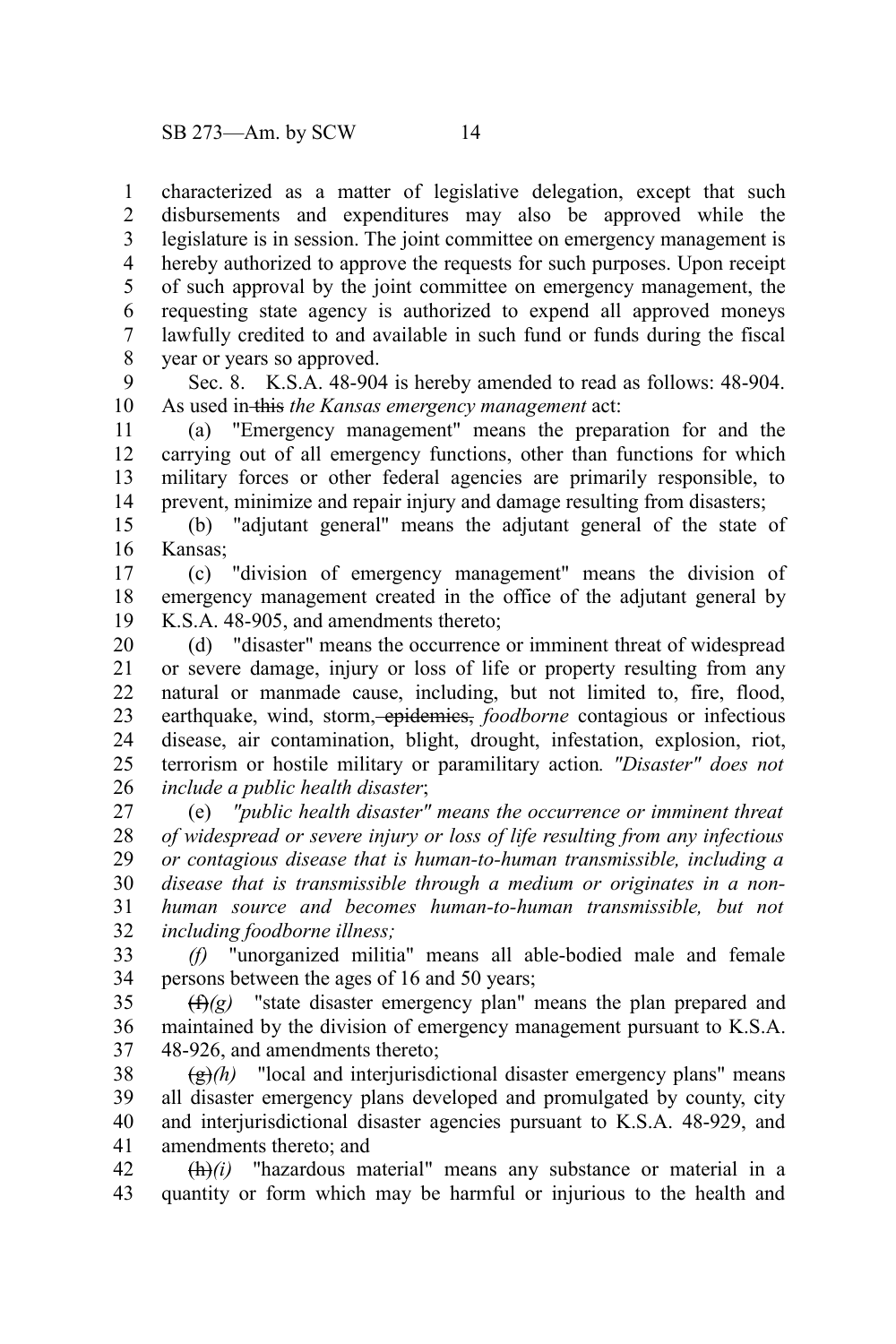safety of humans, animals, crops or property when released into the environment. Hazardous material includes, but is not limited to, explosives, radioactive materials, disease-causing agents, flammable liquids, solids or gases, combustible liquids, poisons, poisonous gases, oxidizing materials, corrosive materials, irritants, nonflammable gases, cryogenics and blasting agents. 1 2 3 4 5 6

Sec. 9. K.S.A. 48-923 is hereby amended to read as follows: 48-923. *(a)* Nothing in the *Kansas* emergency management act shall be construed to: 7 8 9

 $(a)$  Interfere with the course or conduct of a labor dispute, except that actions otherwise authorized by this act may be taken when necessary to forestall or mitigate imminent or existing danger to public health or safety; 10 11 12 13

(b)*(2)* interfere with dissemination of news or comment on public affairs; but any communications facility or organization, including but not limited to radio and television stations, wire services and newspapers, may be required by the governor to transmit or print public service messages, information or instructions in connection with a declared state of disaster emergency *or state of public health disaster emergency*; 14 15 16 17 18 19

 $(e)(3)$  affect, other than during a declared state of disaster emergency *or state of public health disaster emergency*, the jurisdiction or responsibilities of police forces, fire fighting forces, units of the armed forces of the United States, or of any personnel thereof, when on active duty; but the state disaster emergency plan and local and interjurisdictional disaster emergency plans shall place reliance upon such forces which are available for performance of functions related to a declared state of disaster emergency *or state of public health disaster emergency*; or 20 21 22 23 24 25 26 27

(d)*(4)* limit, modify or abridge the authority of the governor to proclaim martial law or exercise any other powers vested in the governor under the constitution, statutes or common law of this state independent of, or in conjunction with, any provisions of this act. 28 29 30 31

*(b) Notwithstanding any provision of law to the contrary, the governor shall not have the power or authority to temporarily or permanently:* 32 33 34

*(1) Alter or modify the Kansas criminal code or the Kansas code of criminal procedure;* 35 36

*(2) take any action that imposes limitations on gatherings or other activities of a religious nature;* 37 38

*(3) limit or otherwise restrict the sale, purchase, transfer, ownership, storage, carrying or transporting of firearms or ammunition, or any component or combination thereof, including any components or combination thereof used in the manufacture of firearms or ammunition, or seize or authorize the seizure of any firearms or ammunition, or any* 39 40 41 42 43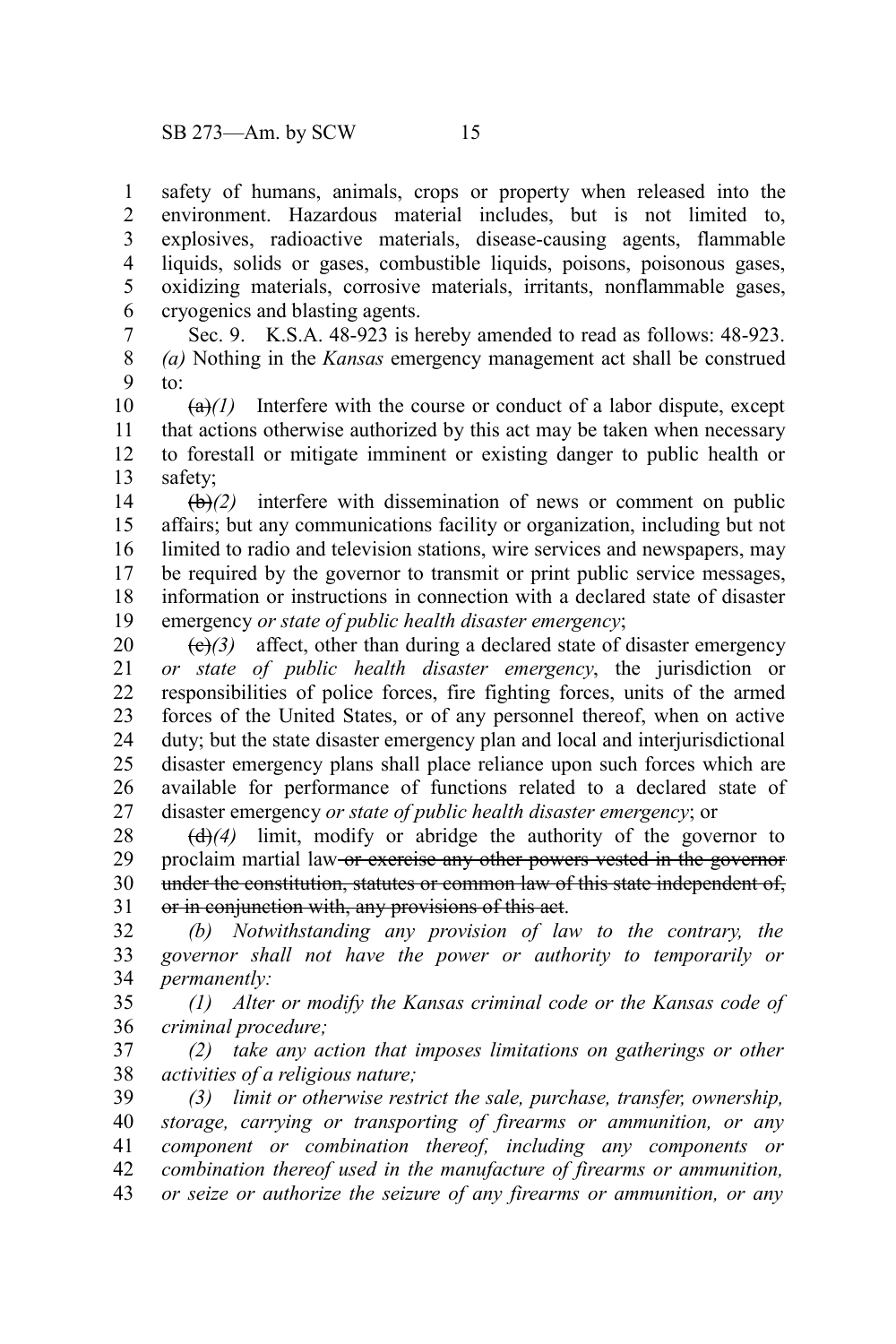SB 273—Am. by SCW 16

15

*component or combination thereof, except as otherwise permitted by state or federal law;* 1 2

*(4) alter or modify any provisions of the election laws of the state, including, but not limited to, the method by which elections are conducted or the timing of such elections;* 3 4 5

*(5) take any action that gives preferential treatment for elective abortion as defined in K.S.A. 65-4a01, and amendments thereto, over any other elective medical procedure or for an abortion provider over any other business or commercial activity; or* 6 7 8 9

*(6) during a state of public health disaster emergency declared under section 1, and amendments thereto:* 10 11

*(A) Take any action that substantially burdens or inhibits the gathering or movement of individuals or operation of any religious, civic, business or commercial activity, whether for-profit or not-for-profit;* 12 13 14

*(B) deem any business or commercial activity non-essential;*

*(C) direct or permit any public official of the state or any municipality to mandate immunizations related to the disease named in such public health disaster emergency declaration; or* 16 17 18

*(D) restrict the ability of a facility licensed under chapter 65 of the Kansas Statutes Annotated, and amendments thereto, to provide healthcare services. Any restrictions shall be determined solely by the healthcare facility or healthcare provider.* 19 20 21 22

*(c) The governor shall perform and exercise all functions, powers and duties in conformity with the constitution and the bill of rights of the state of Kansas.* 23 24 25

Sec. 10. K.S.A. 2020 Supp. 48-924, as amended by section 2 of 2021 Senate Bill No. 14, is hereby amended to read as follows: 48-924. (a) The governor shall be responsible for meeting the dangers to the state and people presented by disasters. 26 27 28 29

(b) (1) Subject to the provisions of K.S.A. 2020 Supp. 48-924b *and section 1*, and amendments thereto, the governor, upon finding that a disaster has occurred or that occurrence or the threat thereof is imminent, shall issue a proclamation declaring a state of disaster emergency. 30 31 32 33

(2) In addition to or instead of the proclamation authorized by K.S.A. 47-611, and amendments thereto, the governor, upon a finding or when notified pursuant to K.S.A. 47-611, and amendments thereto, that a quarantine or other regulations are necessary to prevent the spread among domestic animals of any contagious or infectious disease, may issue a proclamation declaring a state of disaster emergency. In addition to or instead of any actions pursuant to the provisions of K.S.A. 2-2114, and amendments thereto, the governor, upon a finding or when notified pursuant to K.S.A. 2-2112 et seq., and amendments thereto, that a quarantine or other regulations are necessary to prevent the spread among 34 35 36 37 38 39 40 41 42 43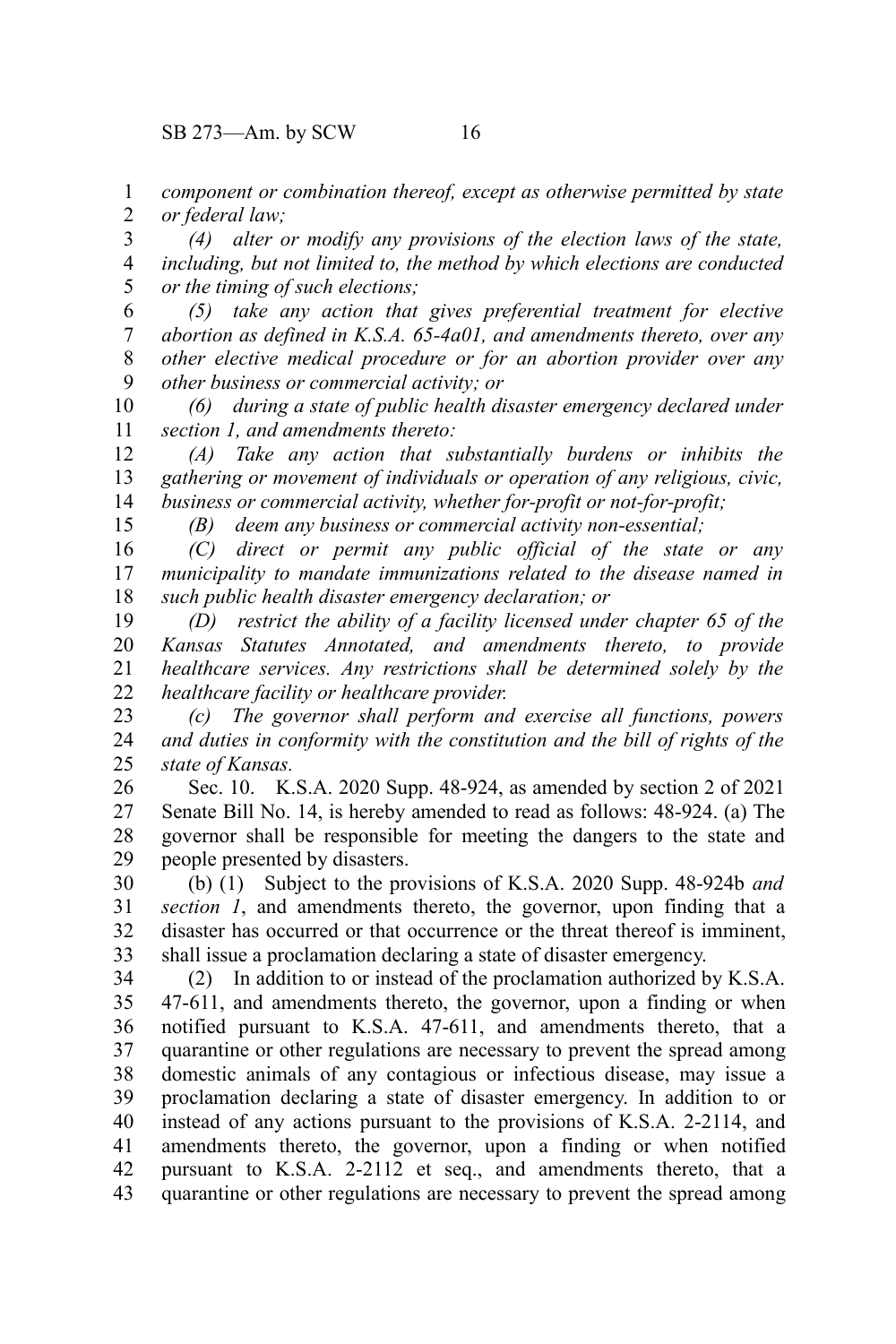plants, raw agricultural commodities, animal feed or processed food of any contagious or infectious disease, may issue a proclamation declaring a state of disaster emergency. 1 2 3

(3) The state of disaster emergency so declared *under this section* shall continue until the governor finds that the threat or danger of disaster has passed, or the disaster has been dealt with to the extent that emergency conditions no longer exist. Upon making such findings the governor shall terminate the state of disaster emergency by proclamation, but except as provided in paragraph (4), no state of disaster emergency may continue for longer than 15 days unless ratified by concurrent resolution of the legislature, with the single exception that upon specific application by the governor to the state finance council *joint committee on emergency management established by section 2, and amendments thereto,* and an affirmative vote of a majority of the legislative members thereof *the joint committee in accordance with the provisions of section 2, and amendments thereto*, a state of disaster emergency may be extended once for a specified period not to exceed 30 days beyond such 15-day period. 4 5 6 7 8 9 10 11 12 13 14 15 16 17

(4) If the state of disaster emergency is proclaimed pursuant to paragraph (2), the governor shall terminate the state of disaster emergency by proclamation within 15 days, unless ratified by concurrent resolution of the legislature, except that when the legislature is not in session *or is adjourned during session for three or more days,* and upon specific application by the governor to the state finance council *joint committee on emergency management established by section 2, and amendments thereto,* and an affirmative vote of a majority of the legislative members thereof *the joint committee in accordance with the provisions of section 2, and amendments thereto*, a state of disaster emergency may be extended for a specified period not to exceed 30 days. The state finance council *joint committee* may authorize additional extensions of the state of disaster emergency by a unanimous vote of the legislative members thereof for specified periods not to exceed 30 days each. Such state of disaster emergency shall be terminated on the  $15<sup>th</sup>$  day of the next regular legislative session following the initial date of the state of disaster emergency unless ratified by concurrent resolution of the legislature. 18 19 20 21 22 23 24 25 26 27 28 29 30 31 32 33 34

(5) The state of disaster emergency described in K.S.A. 2020 Supp. 48-924b, and amendments thereto, shall terminate on September 15, 2020, as provided in K.S.A. 2020 Supp. 48-924b, and amendments thereto, except that when the legislature is not in session or is adjourned duringsession for three or more days, and upon specific application by the governor to the state finance council and an affirmative vote of at least six of the legislative members of the council, this state of disaster emergency may be extended for specified periods not to exceed 30 days each. No such extension granted by the state finance council shall continue past March 35 36 37 38 39 40 41 42 43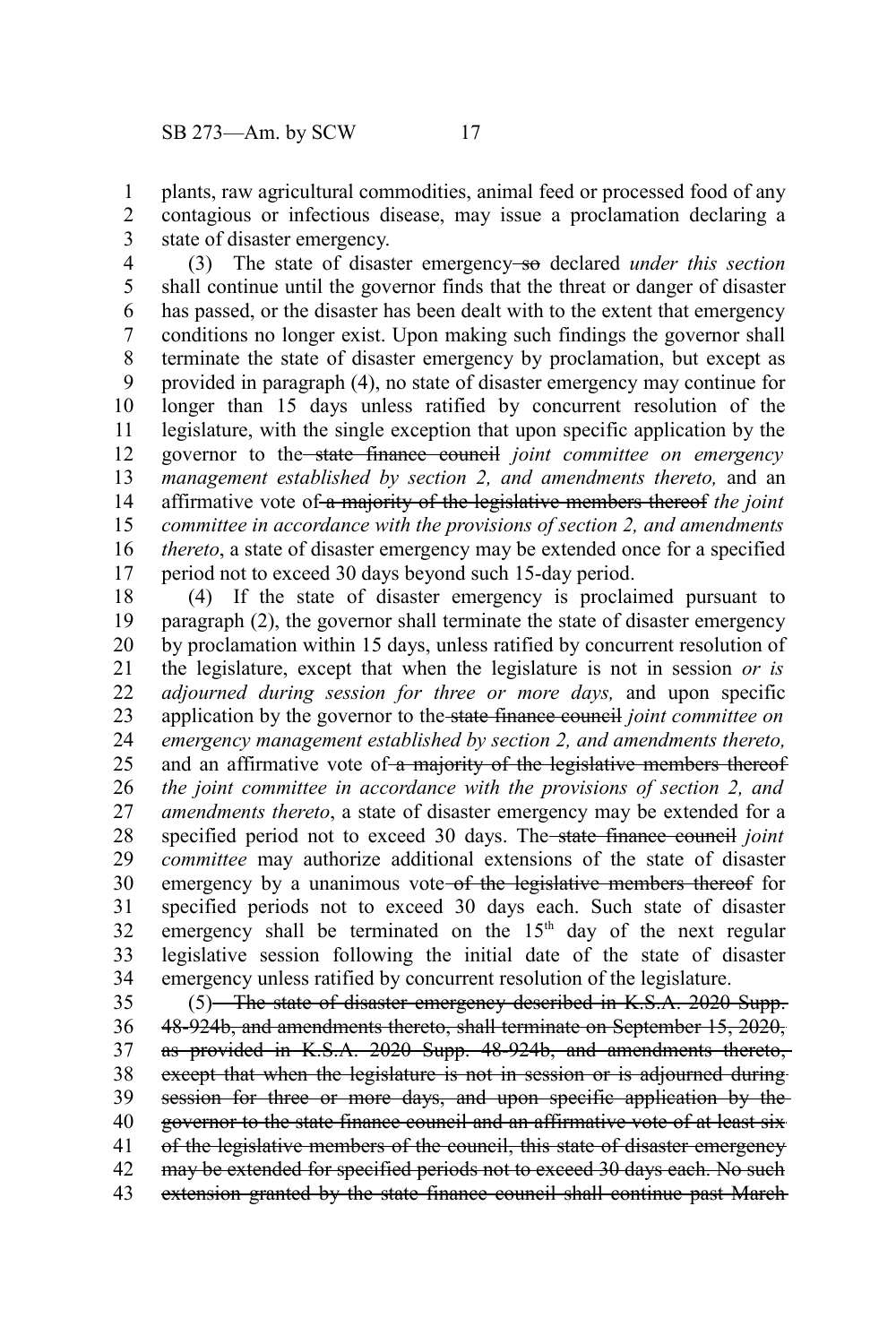## 31, 2021. 1

 $(6)$  At any time, the legislature by concurrent resolution may require the governor to terminate a state of disaster emergency. Upon such action by the legislature, the governor shall issue a proclamation terminating the state of disaster emergency. 2 3 4 5

(7)*(6)* Any proclamation declaring or terminating a state of disaster emergency which is issued under this subsection *section* shall indicate the nature of the disaster, the area or areas *of the state* threatened or affected by the disaster and the conditions which *that* have brought about, or which *that* make possible the termination of, the state of disaster emergency. Each such proclamation shall be disseminated promptly by means calculated to bring its contents to the attention of the general public and, unless the circumstances attendant upon the disaster prevent the same, each such proclamation shall be filed promptly with the division of emergency management, the office of the secretary of state and each city clerk or county clerk, as the case may be, in the area *or areas of the state* to which such proclamation applies. 6 7 8 9 10 11 12 13 14 15 16 17

(c) In the event of the absence of the governor from the state or the existence of any constitutional disability of the governor, an officer specified in K.S.A. 48-1204, and amendments thereto, in the order of succession provided by that section, may issue a proclamation declaring a state of disaster emergency in the manner provided in and subject to the provisions of subsection  $(a)$  (b). During a state of disaster emergency declared pursuant to this subsection, such officer may exercise the powers conferred upon the governor by K.S.A. 48-925, and amendments thereto. If a preceding officer in the order of succession becomes able and available, the authority of the officer exercising such powers shall terminate and such powers shall be conferred upon the preceding officer. Upon the return of the governor to the state or the removal of-any the constitutional disability of the governor, the authority of an officer to exercise the powers conferred by this section shall terminate immediately and the governor shall resume the full powers of the office. Any *such* state of disaster emergency and any actions taken by an officer under this subsection shall continue and shall have full force and effect as authorized by law unless modified or terminated by the governor in the manner prescribed by law. 18 19 20 21 22 23 24 25 26 27 28 29 30 31 32 33 34 35 36

(d) A proclamation declaring a state of disaster emergency *under this section* shall activate the disaster response and recovery aspects of the state disaster emergency plan and of any local and interjurisdictional disaster plans applicable to the political subdivisions *area* or areas *of the state and any political subdivisions thereof* affected by the proclamation. Such proclamation shall be *constitute the* authority *necessary* for the deployment and use of any forces to which the plan or plans apply and for 37 38 39 40 41 42 43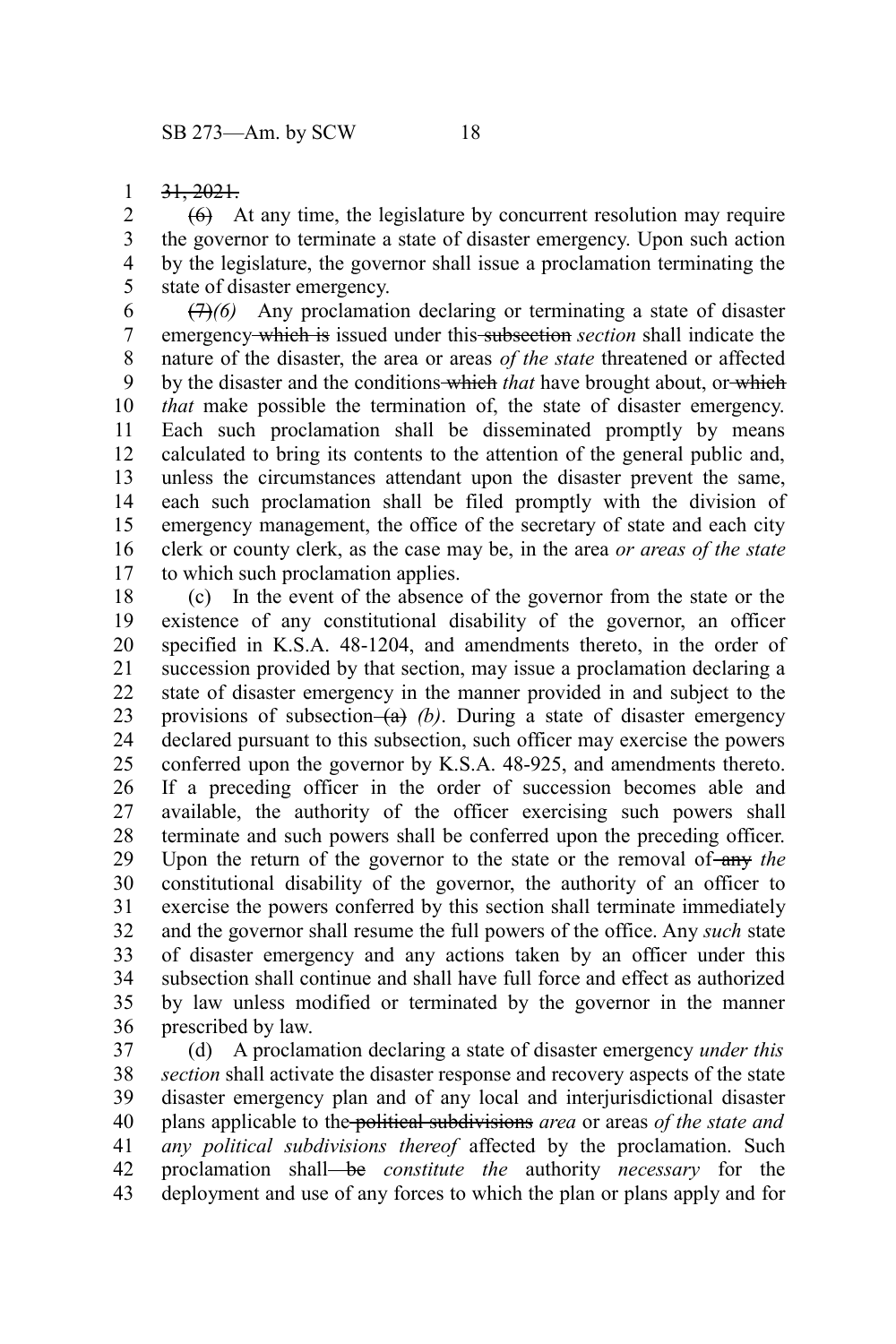use or distribution of any supplies, equipment, materials or facilities assembled, stockpiled or arranged to be made available pursuant to this act during a disaster. 1 2 3

(e) The governor, when advised pursuant to K.S.A. 74-2608, and amendments thereto, that conditions indicative of drought exist, shall be *is* authorized to declare by proclamation that a state of drought exists. This declaration of a state of drought can be for specific areas or communities, can be statewide or for specific water sources and shall effect immediate implementation of drought contingency plans contained in state approved conservation plans, including those for state facilities. 4 5 6 7 8 9 10

Sec. 11. K.S.A. 2019 Supp. 48-925, as amended by section 4 of 2021 Senate Bill No. 14, is hereby amended to read as follows: 48-925. (a) During any state of disaster emergency declared under K.S.A. 48-924, and amendments thereto, the governor shall be commander-in-chief of the organized and unorganized militia and of all other forces available for emergency duty. To the greatest extent practicable, the governor shall delegate or assign command authority by prior arrangement, embodied in appropriate executive orders or in rules and regulations of the adjutant general, but nothing herein shall restrict the authority of the governor to do so by orders issued at the time of a disaster. 11 12 13 14 15 16 17 18 19 20

(b) *(1)* Under the provisions of this act and for the implementation of this act, The governor may issue *executive* orders to exercise the powers conferred by subsection (c) that have the force and effect of law during the period of a state of disaster emergency declared under K.S.A. 48-924(b), and amendments thereto<del>, or as provided in K.S.A. 2020 Supp. 48-924b,</del> and amendments thereto. Within 24 hours of the issuance of any suchorder, the governor shall call a meeting of the state finance council for the purposes of reviewing such order. 21 22 23 24 25 26 27 28

*(2)* Such orders *issued under this section:*

29

*(A)* Shall be null and void after the period of a state of disaster emergency *declared under K.S.A. 48-924(b), and amendments thereto,* has ended. Such orders*; and* 30 31 32

*(B)* may be revoked at any time by concurrent resolution of the legislature. 33 34

(c) During a state of disaster emergency declared under K.S.A. 48- 924, and amendments thereto, in addition to any other powers conferred upon the governor by law and subject to the provisions of subsection (d),  $(e)$  and  $(f)$ , the governor may: 35 36 37 38

(1) Suspend the provisions of any regulatory statute prescribing the procedures for conduct of state business, or the orders or rules and regulations *Modify the provisions of any order, policy or rule and regulation* of any state agency which implements such statute, *prescribing the procedures for conduct of state business* if strict compliance with the 39 40 41 42 43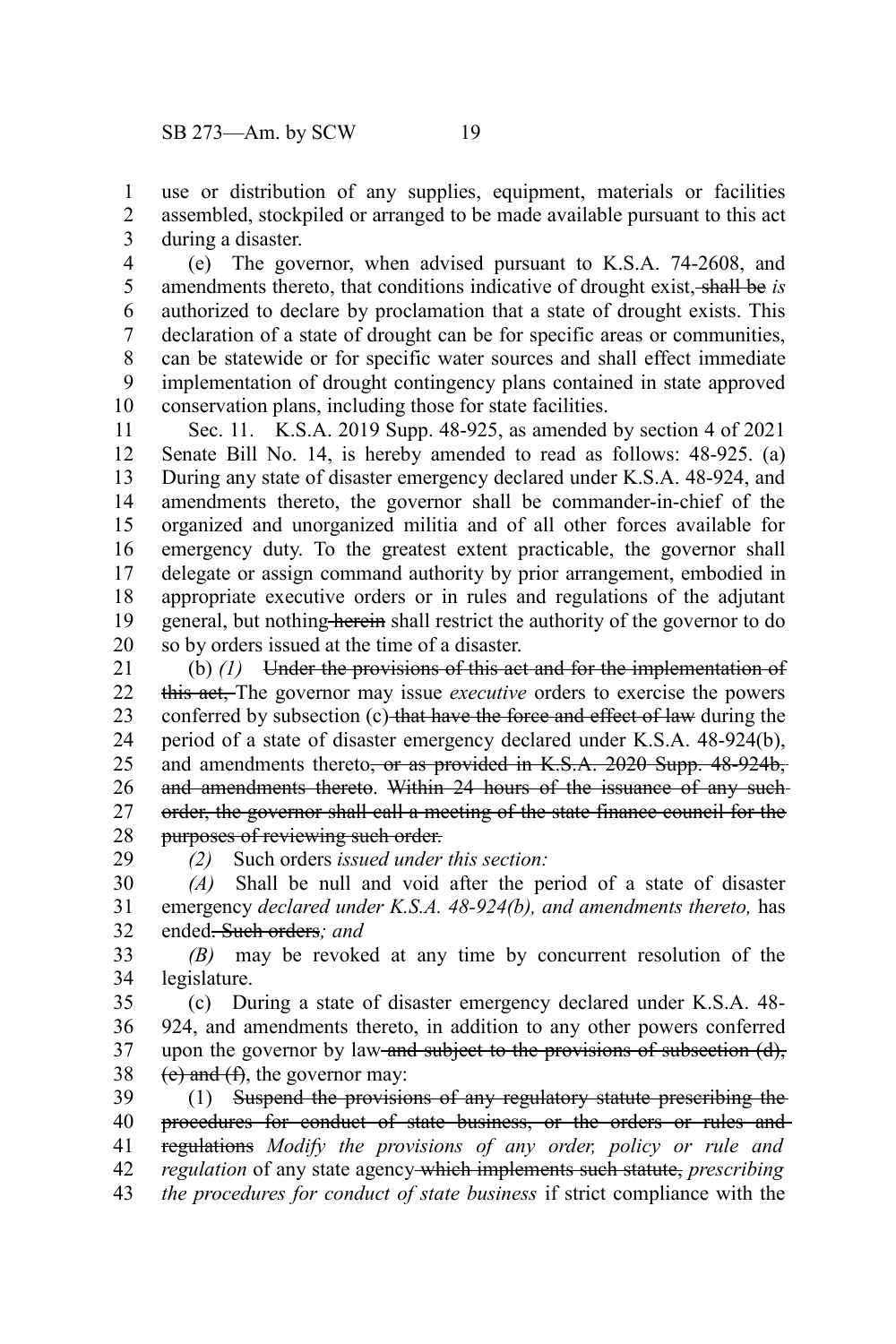provisions of such statute, order, *policy* or rule and regulation would prevent, hinder or delay in any way *the* necessary action in coping with the disaster; 1 2 3

(2) utilize all available resources of the state government and of each political subdivision as reasonably necessary to cope with the disaster; 4 5

(3) transfer the supervision, personnel or functions of state departments and agencies or units thereof for the purpose of performing or facilitating emergency management activities; 6 7 8

(4) subject to any applicable requirements for compensation under K.S.A. 48-933, and amendments thereto, commandeer or utilize any private property if the governor finds such action necessary to cope with the disaster; 9 10 11 12

(5) direct and compel the evacuation of all or part of the population from any area of the state stricken or threatened by a disaster, if the governor deems this action necessary for the preservation of life or other disaster mitigation, response or recovery; 13 14 15 16

(6) prescribe routes, modes of transportation and destinations in connection with such evacuation; 17 18

(7) control ingress and egress of persons and animals to and from a disaster area, the movement of persons and animals within the area and the occupancy by persons and animals of premises therein; 19 20 21

(8) suspend or limit the sale, dispensing or transportation of alcoholic beverages, explosives and combustibles;  $22$ 23

(9) make provision for the availability and use of temporary emergency housing; *and* 24 25

(10) require and direct the cooperation and assistance of state and local governmental agencies and officials; and 26 27

(11) perform and exercise such other functions, powers and duties in conformity with the constitution and the bill of rights of the state of-Kansas and with the statutes of the state of Kansas, except any regulatory statute specifically suspended under the authority of subsection (e)(1), as are necessary to promote and secure the safety and protection of the civilian population. 28 29 30 31 32 33

(d) The governor shall not have the power or authority to temporarily or permanently seize, or authorize seizure of, any ammunition or to suspend or limit the sale, dispensing or transportation of firearms orammunition pursuant to subsection (e)(8) or any other executive authority. 34 35 36 37

(e) Notwithstanding any provision of this section to the contrary and pursuant to the governor's state of disaster emergency proclamation issued on May 26, 2020, the governor shall not have the power or authority to restrict businesses from operating or to restrict the movement or gathering of individuals. The provisions of this subsection shall expire on September 15, 2020. 38 39 40 41 42 43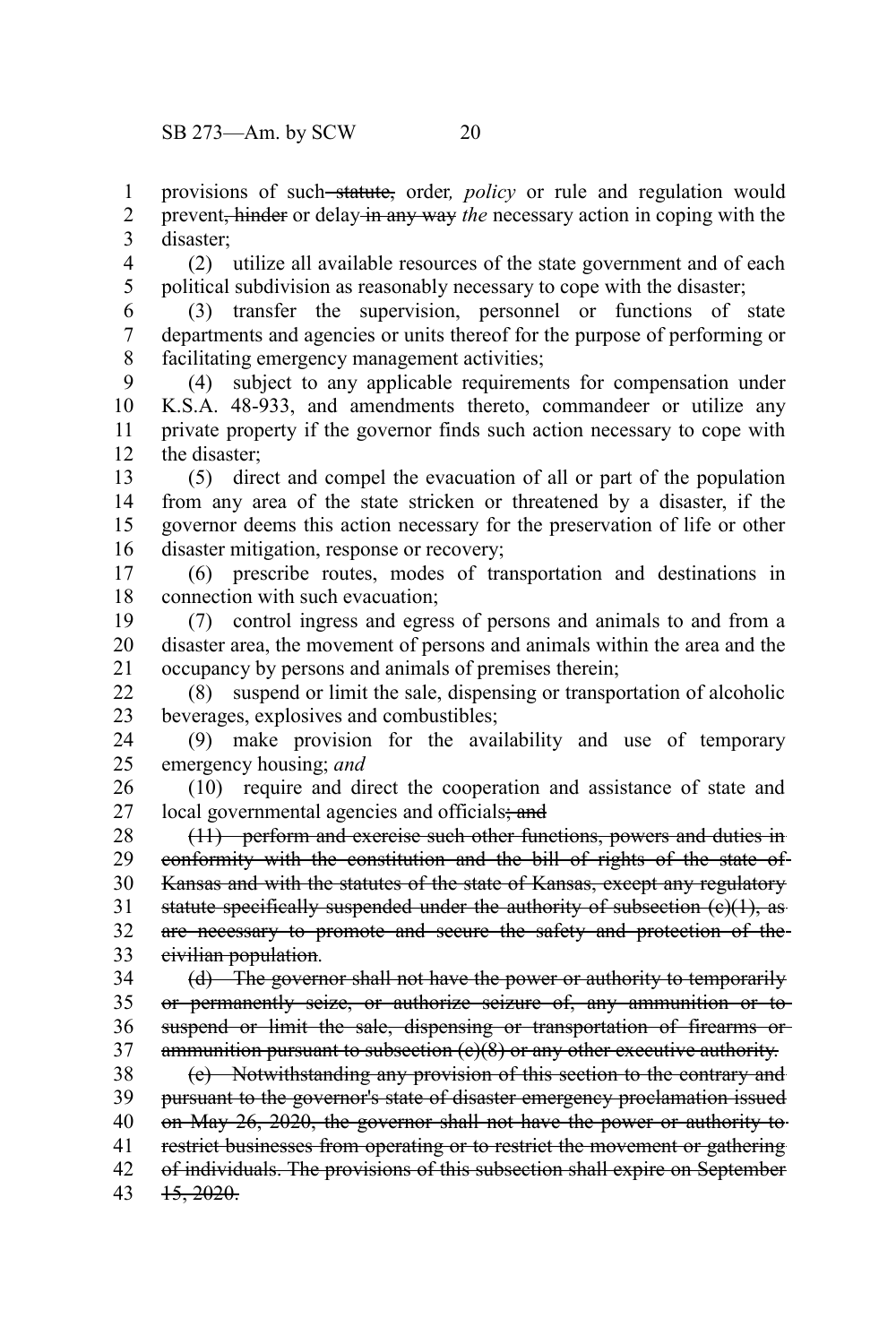(f) The governor shall not have the power under the provisions of the Kansas emergency management act or the provisions of any other law to alter or modify any provisions of the election laws of the state including, but not limited to, the method by which elections are conducted or the timing of such elections. 1 2 3 4 5

 $\left(\frac{g}{g}\right)(d)$  (1) The governor shall exercise the powers conferred by subsection (c) by issuance of *executive* orders under subsection (b). 6 7

*(2)* Each *executive* order issued pursuant to the authority granted by subsection (b) shall specify the provision or provisions of subsection (c) by specific reference to each paragraph of subsection (c) that confers the power under which the *such* order was issued. *Each executive order issued pursuant to other legal authority shall specify the source of such authority.* 8 9 10 11 12

*(3) Each executive order issued pursuant to the authority granted by subsection (b) that modifies the provisions of any order, policy or rule and regulation shall specify the order, policy or rule and regulation being modified. Any such modification shall be consistent with the statutory section or sections implemented or interpreted by such order, policy or rule and regulation and the authority pursuant to which such order, policy or rule and regulation, or any part thereof, was adopted.* 13 14 15 16 17 18 19

*(4) If an executive order affects more than one county, such order shall be narrowly tailored to conditions in individual counties or provide specific reasons such order is not narrowly tailored to such conditions.* 20 21 22

*(5)* The adjutant general, subject to the direction of the governor, shall administer such orders. 23 24

(h) The board of county commissioners of any county may issue an order relating to public health that includes provisions that are less stringent than the provisions of an executive order effective statewide issued by the governor. Any board of county commissioners issuing such an order must make the following findings and include such findings in the order: 25 26 27 28 29 30

(1) The board has consulted with the local health officer or other local health officials regarding the governor's executive order; 31 32

(2) following such consultation, implementation of the full scope of the provisions in the governor's executive order are not necessary to protect the public health and safety of the county; and 33 34 35

36

(3) all other relevant findings to support the board's decision.

Sec. 12. K.S.A. 48-933 is hereby amended to read as follows: 48-933. (a) Each person within this state shall act and manage the affairs of such person and such person's property in any way which reasonably will assist and not detract from the ability of the state and the public successfully to meet disasters. This obligation includes appropriate personal service and use or restriction on the use of property during a declared state of disaster emergency under K.S.A. 48-924, and amendments thereto, *a declared* 37 38 39 40 41 42 43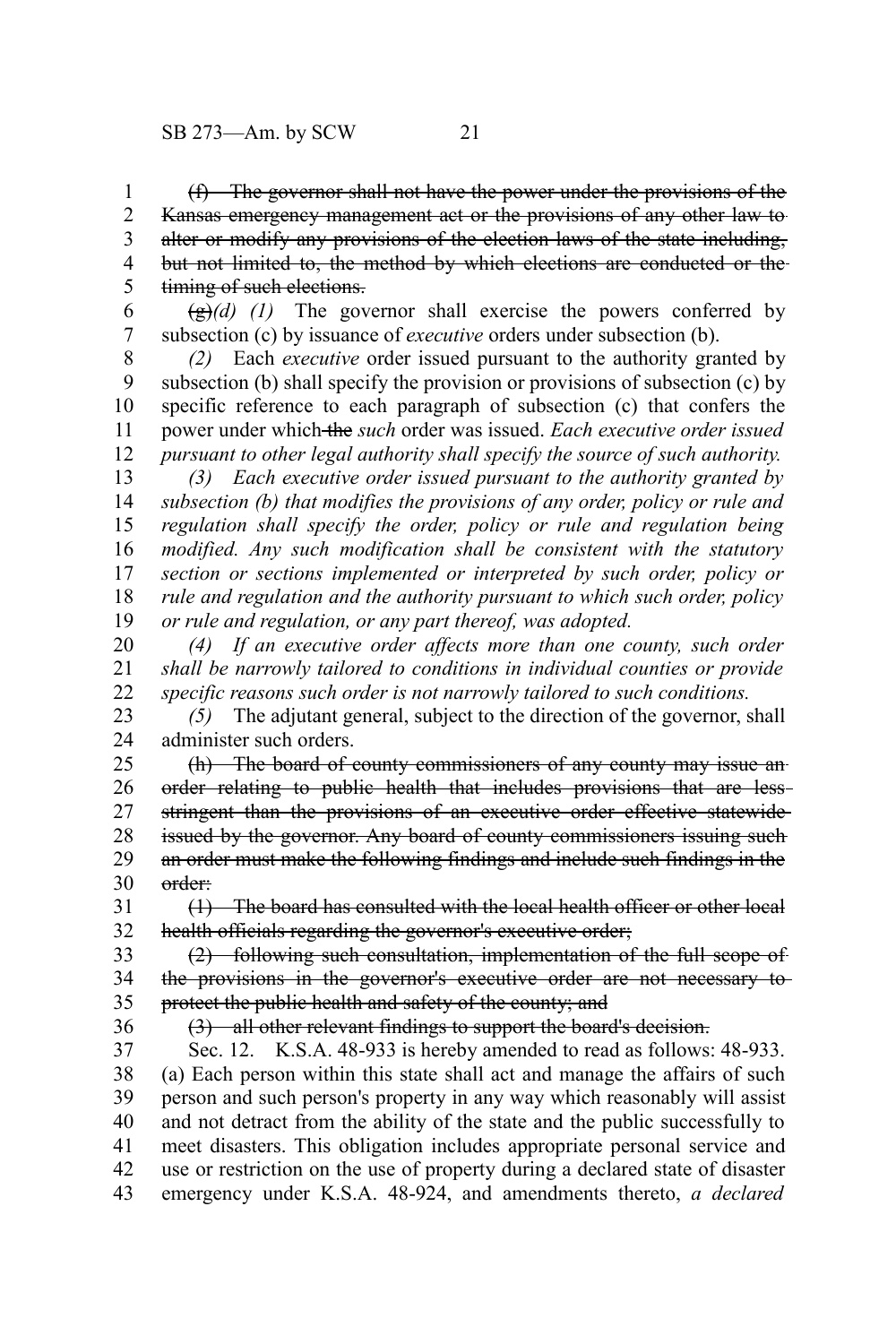*state of public health disaster emergency under section 1, and amendments thereto,* or a declared state of local disaster emergency under K.S.A. 48-932, and amendments thereto. This act neither increases nor decreases these obligations, but recognizes their existence under the constitution and statutes and the common law of this state. Compensation for services or for the taking or use of property shall be only to the extent that obligations recognized in this subsection are exceeded in a particular case and then only to the extent that the claimant may not be deemed to have volunteered services or property without compensation. 1 2 3 4 5 6 7 8 9

(b) No personal services may be compensated by the state or any subdivision or agency thereof, except pursuant to statute enacted or ordinance duly adopted therefor. 10 11 12

(c) Compensation for property shall be only if the property was commandeered or otherwise used in coping with a disaster and its use or destruction was ordered by the governor, adjutant general, an official of a county, city or interjurisdictional disaster agency, or some other authorized member of the emergency management forces of this state. 13 14 15 16 17

(d) Any person claiming compensation for the use, damage, loss or destruction of property under this act shall file a claim therefor in the district court in the same manner as any other civil action. The court shall determine the validity of such claim in the same manner and under the same conditions prescribed for condemnation actions pursuant to K.S.A. 26-501 et seq., and amendments thereto. Unless the amount of compensation on account of property damaged, lost or destroyed is agreed upon by the claimant and the adjutant general, the amount of compensation shall be calculated in the same manner as compensation due for a taking of property pursuant to the condemnation law of this state. 18 19 20 21 22 23 24 25 26 27

28 29 (e) Nothing in this section*:*

*(1) Authorizes compensation for intangible losses; or*

*(2)* applies to or authorizes compensation for the destruction or damaging of standing timber or other property in order to provide a fire break or for the release of waters or the breach of impoundments in order to reduce pressure or other danger from actual or threatened flood. 30 31 32 33

Sec. 13. K.S.A. 2020 Supp. 48-939 is hereby amended to read as follows: 48-939. (a) *Except as provided in subsection (b), a person who intentionally violates any provision of the Kansas emergency management act, any rule and regulation adopted by the adjutant general under the act or any lawful executive order or proclamation issued under authority of the act whether pursuant to a proclamation declaring a state of disaster emergency under K.S.A. 48-924, and amendments thereto, or a declaration of a state of local disaster emergency under K.S.A. 48-932, and amendments thereto, shall be guilty of a class A nonperson misdemeanor.* 34 35 36 37 38 39 40 41 42 43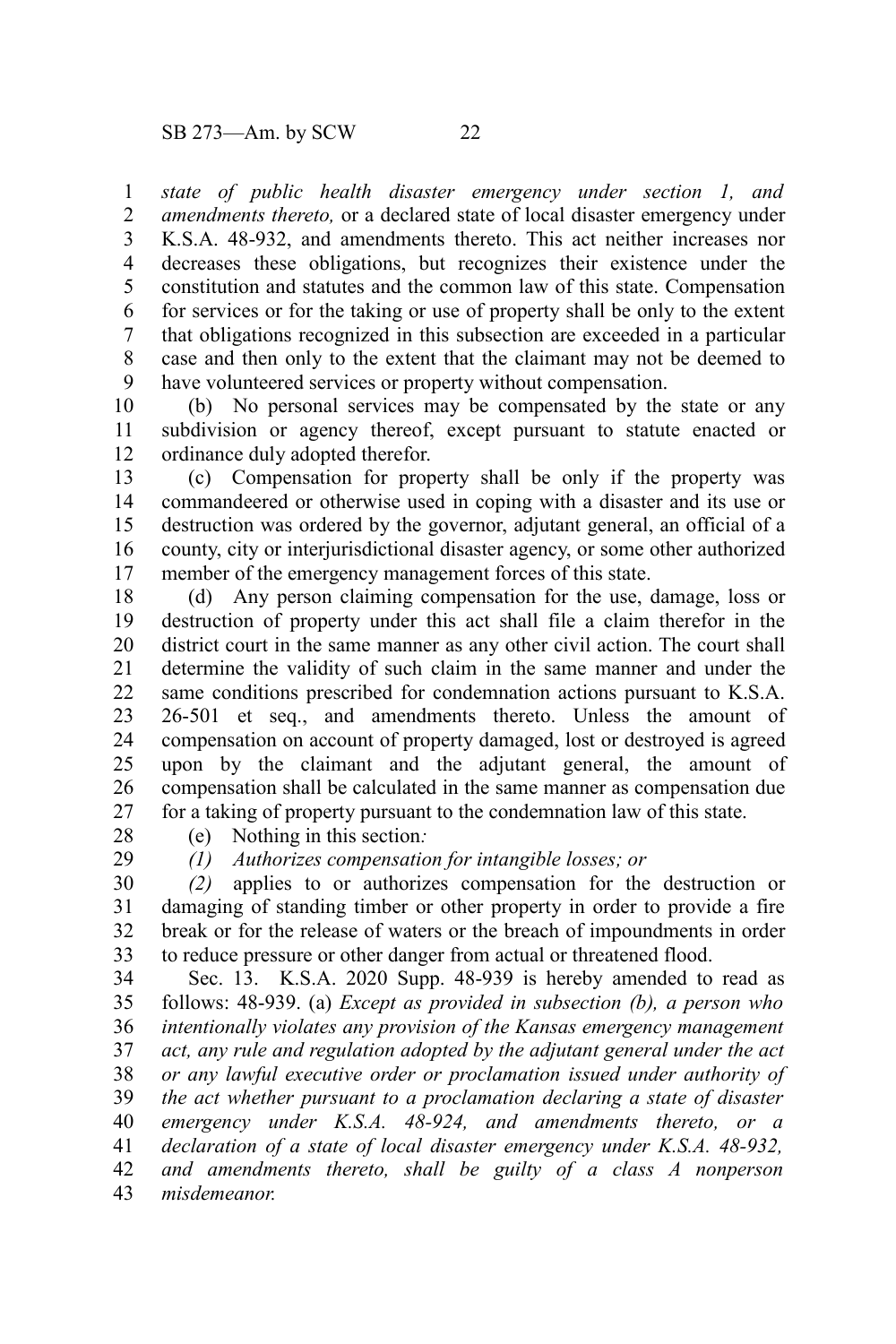*(b) (1)* A person who intentionally violates any provision of this the *Kansas emergency management* act, any rule and regulation adopted by the adjutant general under this *the* act or any lawful *executive* order or proclamation issued under authority of this *the* act-whether pursuant to a proclamation declaring a state of *public health* disaster emergency under K.S.A. 48-924 *section 1*, and amendments thereto, or a declaration of a state of local disaster emergency under K.S.A. 48-932, and amendments thereto, may incur a civil penalty in an amount not to exceed \$2,500 per violation. Each penalty may be assessed in addition to any other penalty provided by law. 1 2 3 4 5 6 7 8 9 10

(b)*(2)* Violations of this section *subsection* shall be enforced through an action brought under chapter 60 of the Kansas Statutes Annotated, and amendments thereto, by the attorney general or the county or district attorney in the county in which the violation took place. Civil penalties sued for and recovered by the county or district attorney shall be paid into the general fund of the county where the proceedings were instigated. 11 12 13 14 15 16

(c) The attorney general or any county or district attorney may bring an action to enjoin, or to obtain a restraining order, against a person who has violated, is violating or is otherwise likely to violate this *the Kansas emergency management* act. 17 18 19 20

*(d) Nothing in this section shall prohibit an action from being brought in each county in which a violation took place even if each action arises out of the same occurrence constituting the violation.* 21 22 23

Sec. 14. K.S.A. 2020 Supp. 48-949 is hereby amended to read as follows: 48-949. As used in this *the Kansas intrastate emergency mutual aid* act: 24 25 26

(a) "Division" means the division of emergency management within the office of the adjutant general. 27 28

(b) "Emergency responder" means any person in the public or private sector who: (1) Has special skills, qualifications, training, knowledge and experience which would be beneficial to a participating political subdivision in response to a locally-declared emergency as defined in any applicable law or ordinance or authorized drill or exercises; and (2) is requested or authorized, or both, to respond. An emergency responder may or may not be required to possess a license, certificate, permit or other official recognition for the emergency responder's expertise in a particular field or area of knowledge. "Emergency responder"-may include *includes*, but is not limited to, the following: Law enforcement officers, fire fighters *firefighters, 911 dispatch centers {center personnel}*, emergency medical services personnel, physicians, nurses, public health personnel, emergency management personnel, public works personnel and persons with skills or training in operating specialized equipment or other skills needed to provide aid in a declared emergency. 29 30 31 32 33 34 35 36 37 38 39 40 41 42 43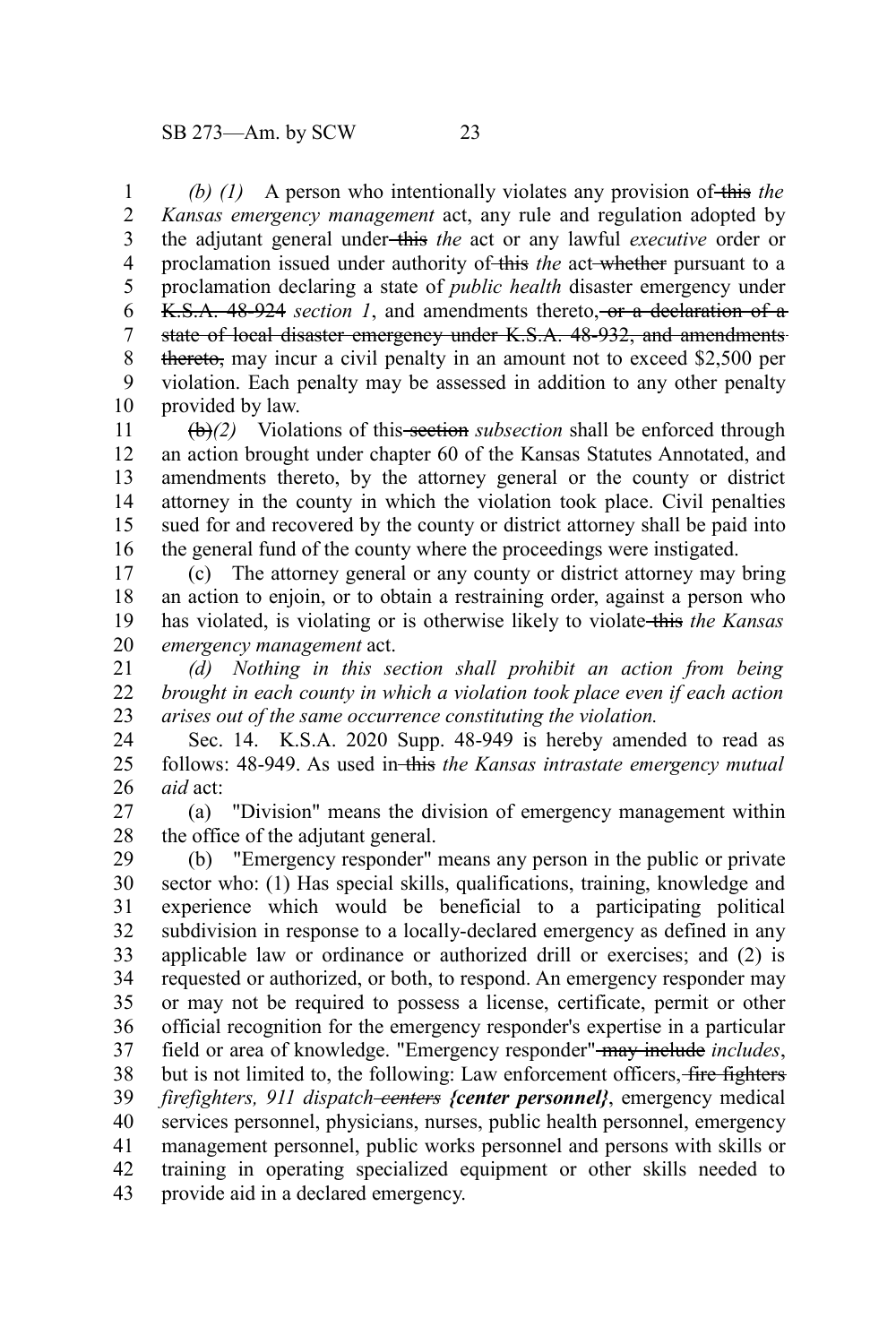Sec. 15. K.S.A. 65-101 is hereby amended to read as follows: 65-101. (a) The secretary of health and environment shall exercise general supervision of the health of the people of the state and may: 1 2 3

4

(1) Where authorized by any other statute, require reports from appropriate persons relating to the health of the people of the state so a determination of the causes of sickness and death among the people of the state may be made through the use of these reports and other records; 5 6 7

(2) investigate the causes of disease, including especially, epidemics and endemics, the causes of mortality and effects of locality, employments, conditions, food, water supply, habits and other circumstances affecting the health of the people of this state and the causes of sickness and death; 8 9 10 11

(3) advise other offices and agencies of government concerning location, drainage, water supply, disposal of excreta and heating and ventilation of public buildings; 12 13 14

(4) make sanitary inspection and survey of such places and localities as the secretary deems advisable; 15 16

(5) *except as provided in subsections (c), (d) and (e), issue orders to* take action to prevent the introduction of infectious or contagious disease into this state and to prevent the spread of infectious or contagious disease within this state; 17 18 19 20

(6) provide public health outreach services to the people of the state*,* including educational and other activities designed to increase the individual's awareness and appropriate use of public and other preventive health services. 21 22 23 24

(b) The secretary of health and environment may adopt rules and regulations necessary to carry out the provisions of paragraphs (1) through (6), inclusive, of subsection (a) *subsection (a)(1) through (6)*. In addition to other remedies provided by law, the secretary is authorized to apply to the district court, and such court shall have jurisdiction upon a hearing and for cause shown to grant a temporary or permanent injunction to compel compliance with such rules and regulations. 25 26 27 28 29 30 31

*(c) (1) The secretary shall include in any order issued to take action described in subsection (a)(5):* 32 33

*(A) The justification of the accepted scientific means and reasons used for the action to prevent such introduction or spread of infectious or contagious disease; and* 34 35 36

*(B) if such an order affects more than one county, a justification of how the order is narrowly tailored to conditions in individual counties or specific reasons the order is not narrowly tailored to such conditions.* 37 38 39

*(2) For any order issued to take action described in subsection (a)(5) that affects more than one county, the secretary shall submit such proposed order to the attorney general for review as provided by section 1(f)(2), and amendments thereto, and submit such proposed order to the* 40 41 42 43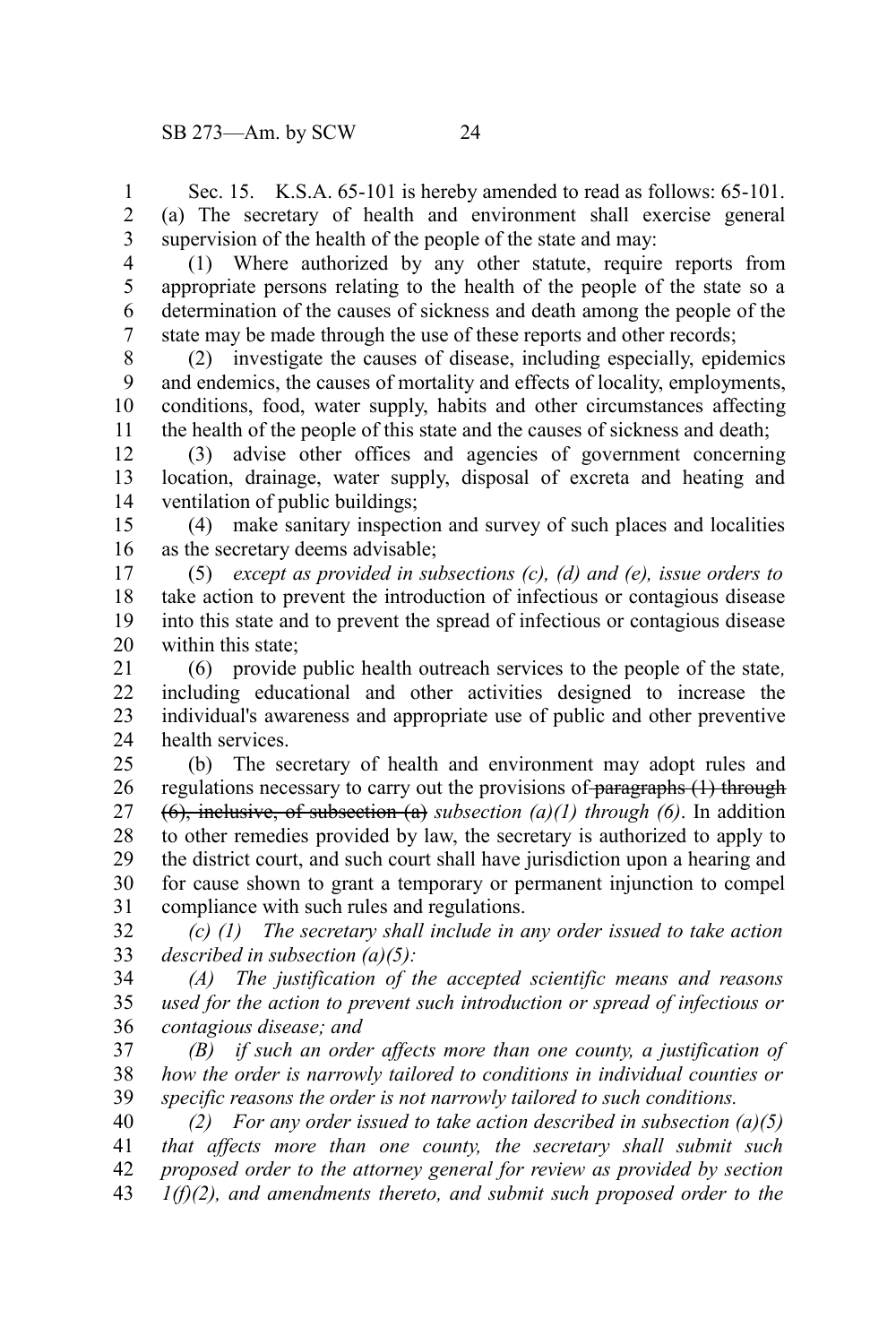*joint committee on emergency management for review as provided by section 1(f)(3), and amendments thereto.* 1 2

*(d) (1) The secretary shall not issue an order to take action described in subsection (a)(5) that:* 3 4

*(A) Substantially burdens or inhibits the gathering or movement of individuals or operation of any religious, civic, business or commercial activity, whether for-profit or not-for-profit, unless such order includes justification of the accepted scientific reasons for such order and how such order is narrowly tailored to accomplish remediation of such infectious or contagious disease; or* 5 6 7 8 9 10

*(B) burdens or inhibits the operation of any religious gathering or activity.* 11 12

*(2) The secretary may issue non-binding guidance and information for the conduct of gatherings or activities described in paragraph (1).* 13 14

*(e) Any person aggrieved by an order issued to take action described in subsection (a)(5) may request a hearing in a district court in accordance with section 4, and amendments thereto.* 15 16 17

*(f) At any time, the legislature, by concurrent resolution, may require the secretary to terminate an order issued to take action described in subsection (a)(5).* 18 19 20

*(g) The secretary shall maintain a public registry on the Kansas department of health and environment's website of all orders described in section 3, and amendments thereto, and of all orders described in K.S.A. 65-201 and 65-202, and amendments thereto. At least once every two weeks, the secretary shall compile the information received pursuant to this subsection and update the public registry.* 21 22 23 24 25 26

*(h) As used in article 1 of chapter 65 of the Kansas Statutes Annotated, and amendments thereto, the term "accepted scientific" means methods of control employed and intended to remediate infectious, contagious or communicable disease that are acknowledged as effective by high-quality scientific data that includes systematic reviews of completed, high-quality, randomized controlled trials.* 27 28 29 30 31 32

Sec. 16. K.S.A. 65-119 is hereby amended to read as follows: 65-119. (a) Any county or joint board of health or local health officer having knowledge of any infectious or contagious disease, or of a death from such disease, within their jurisdiction, shall immediately exercise and maintain a supervision over such case or cases during their continuance, seeing that all such cases are properly cared for and that the provisions of this act as to isolation, restriction of communication, quarantine and disinfection are duly enforced. The county or joint board of health or local health officer shall communicate without delay all information as to existing conditions to the secretary of health and environment. The local health officer shall confer personally, if practicable, otherwise by letter, with the person in 33 34 35 36 37 38 39 40 41 42 43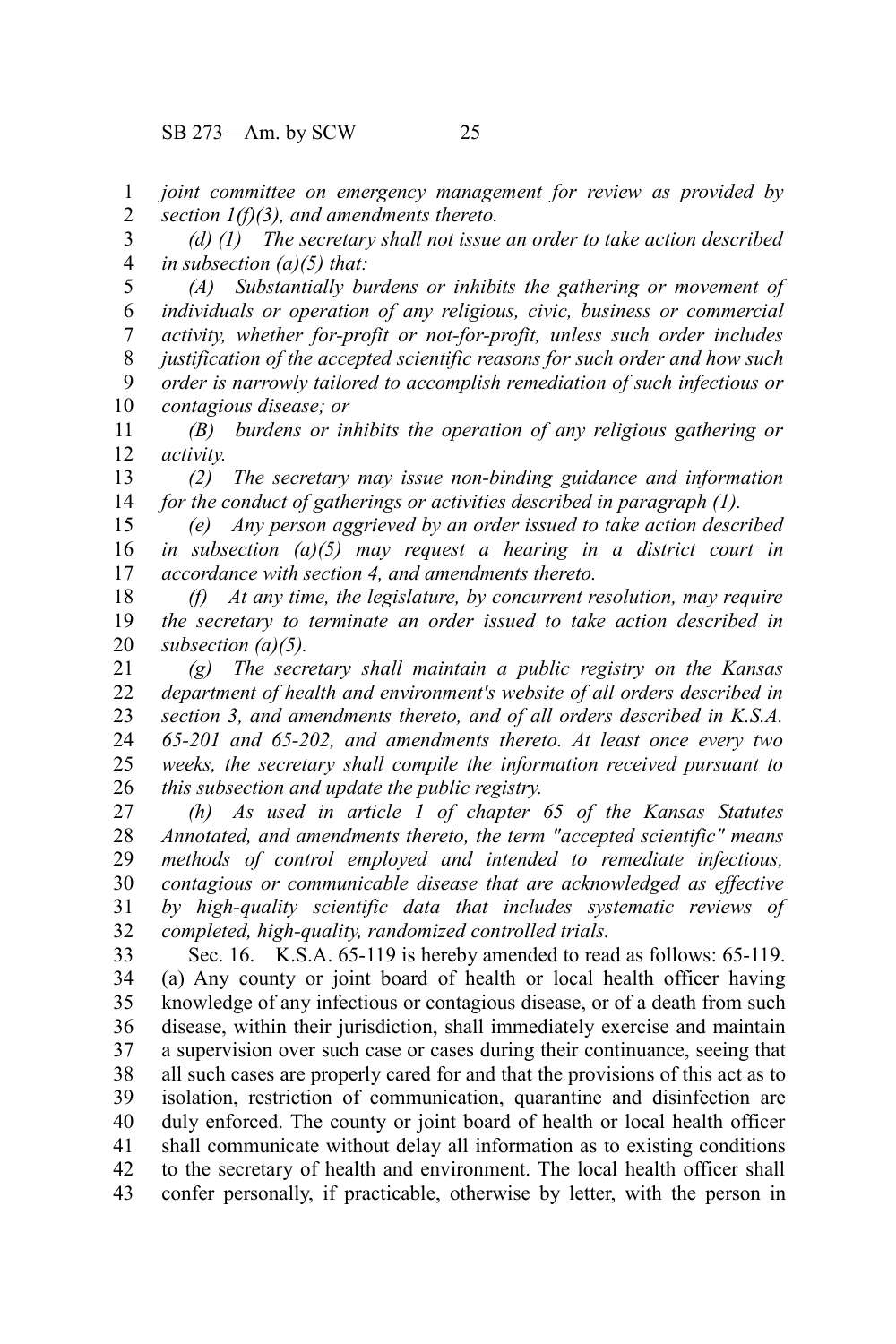attendance upon the case, as to its future management and control. The county or joint board of health-or local health officer is hereby empowered and authorized to prohibit public gatherings when necessary for the control of any and all infectious or contagious disease*, except no board of health or local health officer shall prohibit any school district, attendance center, nonpublic school, community college or technical college from operating pursuant to K.S.A. 65-201 and 65-202, and amendments thereto*. 1 2 3 4 5 6 7

(b) Any disclosure or communication of information relating to infectious or contagious diseases required to be disclosed or communicated under subsection  $(a)$  of this section shall be confidential and shall not be disclosed or made public beyond the requirements of subsection (a) of this section or subsection (a) of K.S.A. 65-118*(a)*, and *amendments thereto*, except as otherwise permitted by-subsection (c) of K.S.A. 65-118*(c), and amendments thereto*. 8 9 10 11 12 13 14

Sec. 17. K.S.A. 65-126 is hereby amended to read as follows: 65-126. *(a)* Whenever the county or joint board of health or the local health officer neglects to properly isolate and quarantine infectious or contagious diseases and persons afflicted with or exposed to such diseases as may be necessary to prevent the spread thereof, the secretary of health and environment may quarantine any area in which any of these diseases may show a tendency to become epidemic. 15 16 17 18 19 20 21

*(b) This section shall not apply to any school district, attendance center, nonpublic school, community college or technical college within any such area during any state of public health disaster emergency declared pursuant to section 1, and amendments thereto.* 22 23 24 25

Sec. 18. K.S.A. 2020 Supp. 65-201 is hereby amended to read as follows: 65-201. (a) The board of county commissioners of each county shall act as the county board of health for the county. Each county board shall appoint a person licensed to practice medicine and surgery, preference being given to persons who have training in public health, who shall serve as the local health officer and who shall act in an advisory capacity to the county board of health. The appointing authority of citycounty, county or multicounty health units with less than 100,000 population may appoint a qualified local health program administrator as the local health officer if a person licensed to practice medicine and surgery or person licensed to practice dentistry is designated as a consultant to direct the administrator on program and related medical and professional matters. The local health officer or local health program administrator shall hold office at the pleasure of the board. 26 27 28 29 30 31 32 33 34 35 36 37 38 39

(b) *(1)* Any order *recommendation* issued by the local health officer, including orders *recommendations* issued as a result of an executive order of the governor, may *shall* be reviewed, amended or revoked by the board of county commissioners of the county affected by such-order-40 41 42 43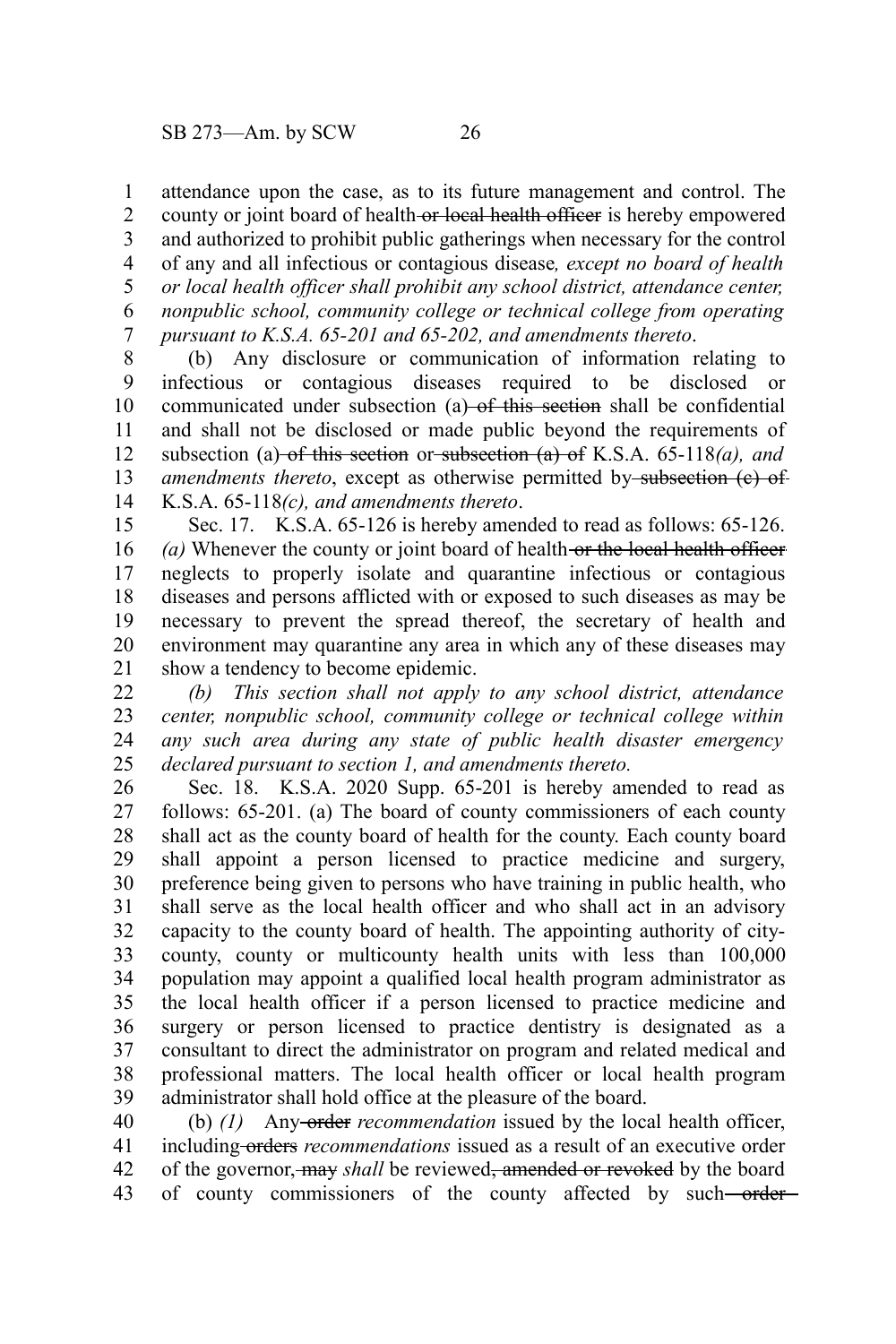*recommendation* at a meeting of the board. Any order reviewed or amended *If an order is subsequently issued* by the board*, such order* shall include an expiration date set by the board and may be amended or revoked at an earlier date by a majority vote of the board. *Any meeting of county government discussing such order, including any hearing by a board of county commissioners under paragraph (2), shall be open to the public in accordance with the open meetings act, K.S.A. 75-4317 et seq., and amendments thereto, and may be conducted by electronic audio-visual communication when necessary to secure the health and safety of the public and county government officials and employees.* 1 2 3 4 5 6 7 8 9 10

*(2) Upon request by a person aggrieved by an order issued by the board of county commissioners, the board shall conduct a hearing within 72 hours after receipt of such request for the purposes of reviewing, amending or revoking such order as provided by paragraph (1).* 11 12 13 14

*(3) Any person aggrieved by a decision of a board of county commissioners under paragraph (2) may request a hearing in a district court pursuant to section 4, and amendments thereto.* 15 16 17

18

*(4) A board of county commissioners shall not issue an order that:*

*(A) Substantially burdens or inhibits the gathering or movement of individuals or operation of any religious, civic, business or commercial activity, whether for-profit or not-for-profit, unless such order includes justification of the accepted scientific reasons for such order and how such order accomplishes remediation of such infectious or contagious disease;* 19 20 21 22 23

*(B) burdens or inhibits the operation of any religious gathering or activity; or* 24 25

*(C) has the effect of limiting travel between counties, except that the authority to issue an order under K.S.A. 65-129b, and amendments thereto, requiring an individual or group of individuals to go to and remain in places of isolation or quarantine shall not be limited by this subparagraph.* 26 27 28 29 30

*(5) A local health officer may issue non-binding guidance and information for the conduct of gatherings or activities described in paragraph (4).* 31 32 33

*(6) Any order issued under this subsection shall be provided to the secretary of health and environment.* 34 35

(c) The board of county commissioners in any county having a population of less than 15,000 may contract with the governing body of any hospital located in such county for the purpose of authorizing such governing body of the hospital to supply services to a county board of health. 36 37 38 39 40

*(d) As used in article 2 of chapter 65 of the Kansas Statutes Annotated, and amendments thereto, the term "accepted scientific" means methods of control employed and intended to remediate infectious,* 41 42 43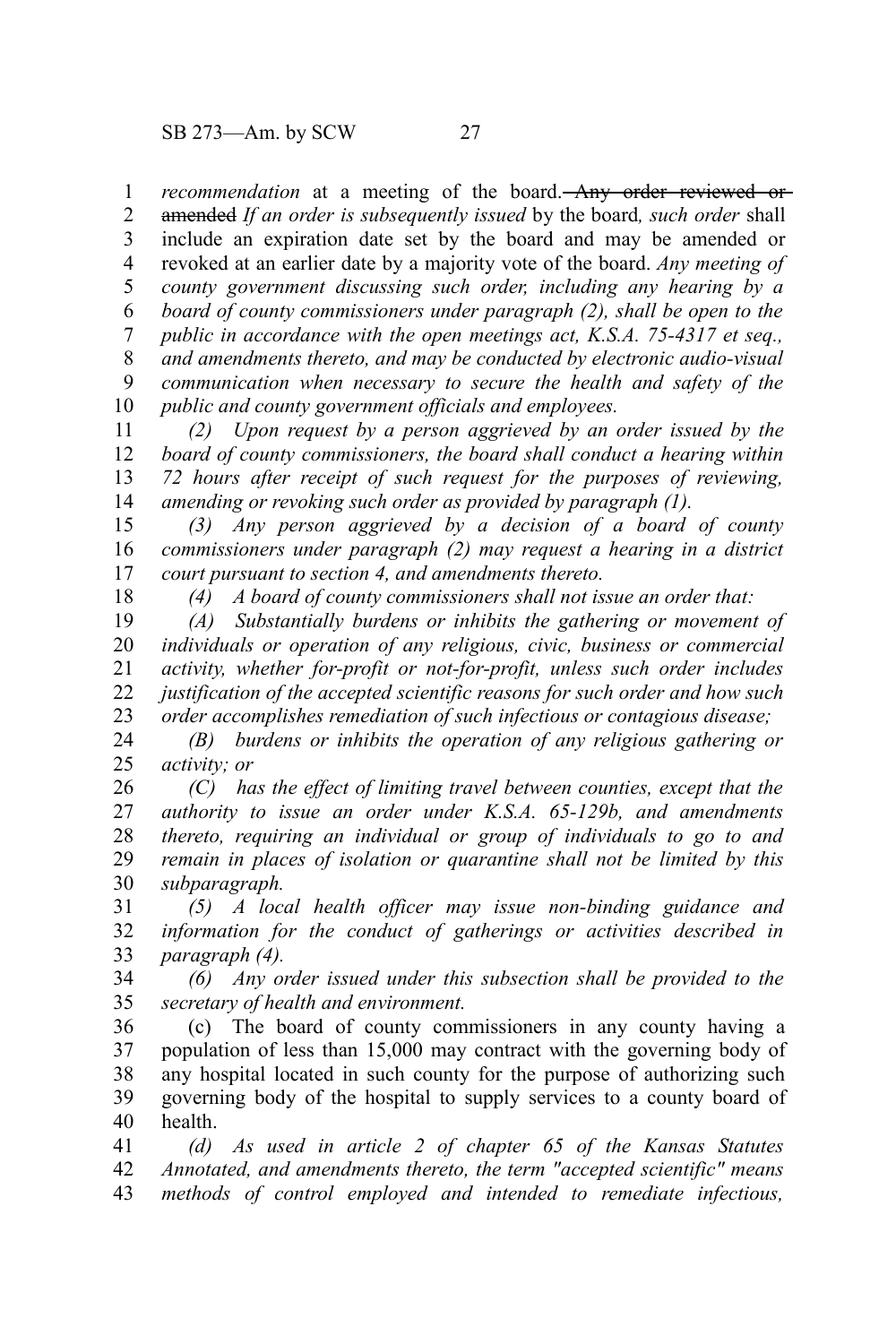SB 273—Am. by SCW 28

*contagious or communicable disease that are acknowledged as effective* 1

*by high-quality scientific data that includes systematic reviews of completed, high-quality, randomized controlled trials.* 2 3

Sec. 19. K.S.A. 2020 Supp. 65-202 is hereby amended to read as follows: 65-202. (a) *(1)* The local health officer in each county throughout the state, immediately after such officer's appointment, shall take the same oath of office prescribed by law for the county officers, shall give bond of \$500 conditioned for the faithful performance of the officer's duties, shall keep an accurate record of all the transactions of such office, shall turn over to the successor in office or to the county or joint board of health selecting such officer, on the expiration of such officer's term of office, all records, documents and other articles belonging to the office and shall faithfully account to *the* board of county commissioners and to the county and state for all moneys coming into the office. Such officer shall notify the secretary of health and environment of such officer's appointment and qualification, and provide the secretary with such officer's contact information. 4 5 6 7 8 9 10 11 12 13 14 15 16 17

*(2)* Such officer shall receive and distribute without delay in the county all forms from the secretary of health and environment to the rightful persons, all returns from persons licensed to practice medicine and surgery, assessors and local boards to said secretary, shall keep an accurate record of all of the transactions of such office and shall turn over all records and documents kept by such officer, the successor in office, or to the county or joint board electing such officer, on the expiration of the term of office. 18 19 20 21 22 23 24 25

*(3)* The local health officer shall*,* upon the opening of the fall term of school, make a sanitary inspection of each school building and groundsand shall make such additional inspections as are necessary to protect the public health of the students of the school. 26 27 28 29

 $\left(\frac{e}{e}\right)$  (1) Such officer shall make an investigation of each case of smallpox, diphtheria, typhoid fever, scarlet fever, acute anterior poliomyelitis (infantile paralysis), epidemic cerebro-spinal meningitis and such other acute infectious, contagious or communicable diseases as may be required, and shall use all known measures *only accepted scientific means* to prevent the spread of any such infectious, contagious or communicable disease, and shall perform such other duties as this act, the county or joint board, board of health or the secretary of health and environment may require. 30 31 32 33 34 35 36 37 38

(2) Any order *recommendation* issued by the local health officer, including orders *recommendations* issued as a result of an executive order of the governor, on behalf of a county regarding the remediation of any infectious*, contagious or communicable* disease may *shall include justification of the accepted scientific means and reasons used for such* 39 40 41 42 43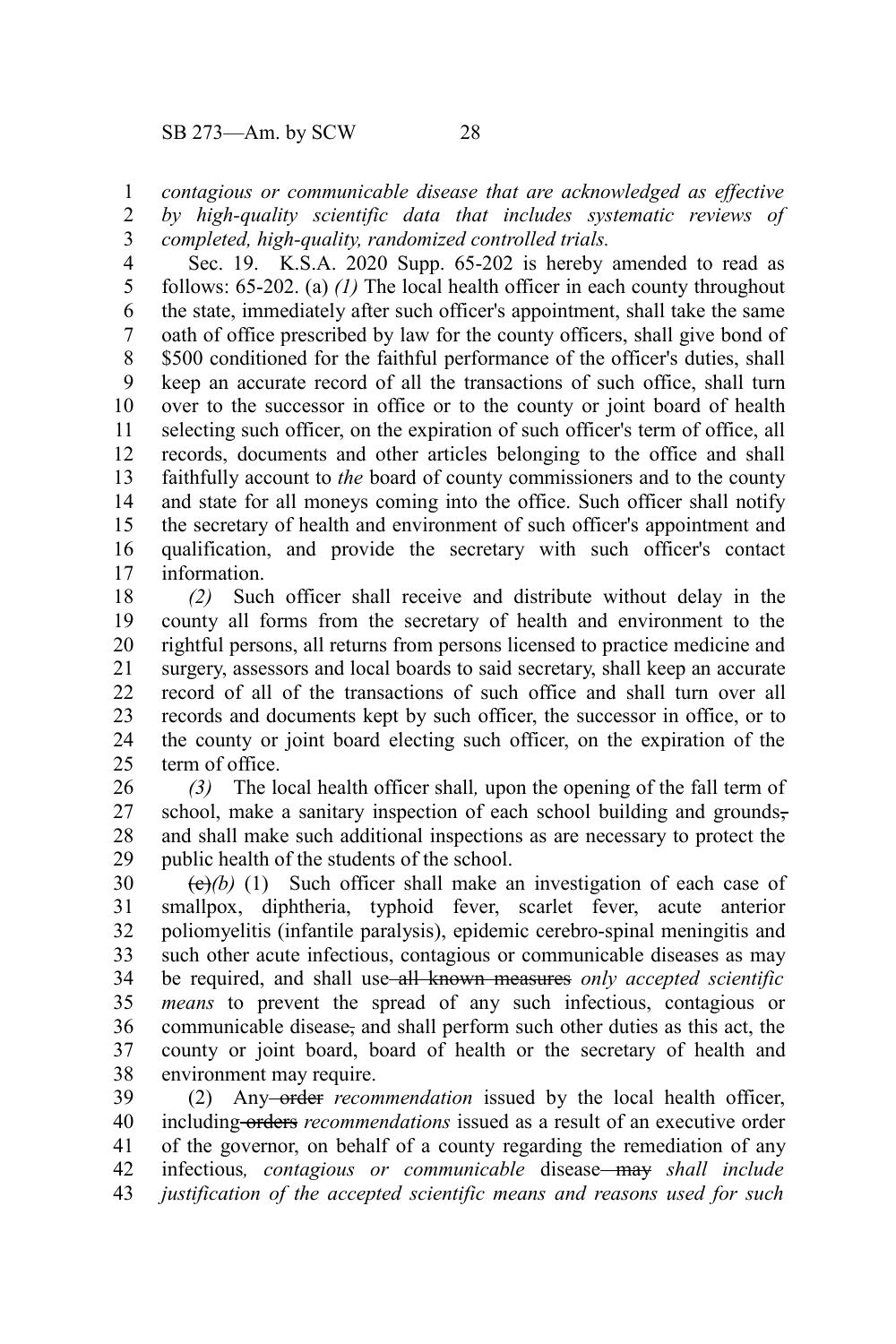*remediation. Any such recommendation described in this paragraph shall* 1

be reviewed<del>, amended or revoked</del> by the board of county commissioners 2

of any county affected by such order *recommendation* in the manner provided by K.S.A. 65-201(b), and amendments thereto. 3 4

*(3) A local health officer shall not issue recommendations or guidance that:* 5 6

*(A) Substantially burdens or inhibits the gathering or movement of individuals or operation of any religious, civic, business or commercial activity, whether for-profit or not-for-profit, unless such order includes justification of the accepted scientific reasons for such order and how such order is narrowly tailored to accomplish remediation of such infectious or contagious disease;* 7 8 9 10 11 12

*(B) burdens or inhibits the operation of any religious gathering or activity; or* 13 14

*(C) has the effect of limiting travel between counties, except that the authority to issue an order under K.S.A. 65-129b, and amendments thereto, requiring an individual or group of individuals to go to and remain in places of isolation or quarantine shall not be limited by this subparagraph.* 15 16 17 18 19

*(4) A local health officer may issue non-binding guidance and information for the conduct of gatherings or activities described in paragraph (3).* 20 21 22

*(c)* Such officer shall receive compensation as set by the board and with the approval of the board of health may employ a skilled professional nurse and other additional personnel whenever deemed necessary for the protection of the public health. 23 24 25 26

*(d) For* any failure or neglect of the local health officer to perform any of the duties prescribed in this act, the officer may be removed from office by the county board of health. In addition to removal from office, for any failure or neglect to perform any of the duties prescribed by this act, the local health officer shall be deemed guilty of a misdemeanor and, upon conviction, be fined not less \$10 nor more than \$100 for each and every offense. 27 28 29 30 31 32 33

New Sec. 20. The provisions of this act are severable. If any portion of the act is declared unconstitutional or invalid, or the application of any portion of the act to any person or circumstance is held unconstitutional or invalid, the invalidity shall not affect other portions of the act that can be given effect without the invalid portion or application, and the applicability of such other portions of the act to any person or circumstance shall remain valid and enforceable. 34 35 36 37 38 39 40

Sec. 21. K.S.A. 48-904, 48-923, 48-933, 65-101, 65-119 and 65-126 and K.S.A. 2019 Supp. 48-925, as amended by section 4 of 2021 Senate Bill No. 14, and 48-925, as amended by section 5 of 2021 Senate Bill No. 41 42 43